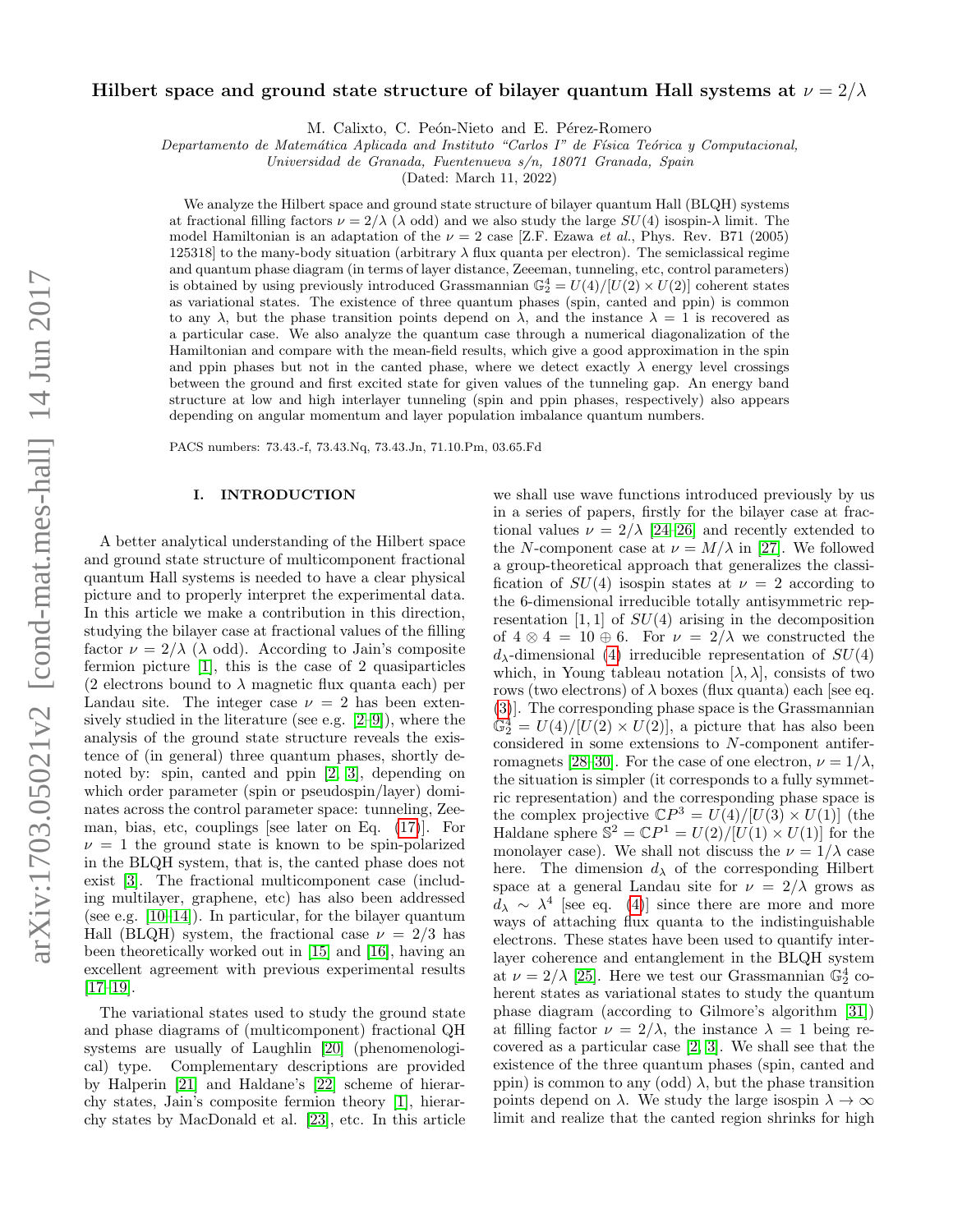values of  $\lambda$  in the tunneling direction. We also analyze the quantum case through a numerical diagonalization of the Hamiltonian and compare the results with the mean field (semiclassical) case. We obtain good agreement between quantum and semiclassical results in the spin and ppin phases, but not in the canted phase, where we detect exactly  $\lambda$  energy-level crossings between the ground and first excited states for given values of the tunneling gap. Therefore, this degeneracy problem becomes more apparent for higher  $\lambda$ . The fidelity (overlap) between variational and numerical ground states increases when we adapt our coherent states to a parity symmetry, as turns out also to occur in other quantum physical systems undergoing a second order QPT like the Dicke model of atom-field interactions [\[32](#page-11-8)[–34\]](#page-11-9), vibron model of molecules [\[35–](#page-11-10)[38\]](#page-11-11), Lipkin-Meshkov-Glick [\[39\]](#page-11-12), etc.

The organization of the paper is the following. In sec-tion [II](#page-1-2) we provide an oscillator realization of the  $U(4)$ operators and the Landau-site Hilbert space for  $\nu = 2/\lambda$ , together with their matrix elements, which will be necessary for the quantum analysis addressed in section [IV.](#page-5-0) More details can be found in references [\[24–](#page-11-1)[26\]](#page-11-2) and appendices [A](#page-9-0) and [B,](#page-9-1) which have been introduced for the sake of self-containedness. Specially appendix [B,](#page-9-1) which contains the isospin- $\lambda$  coherent states, essential for the semiclassical analysis of the model Hamiltonian studied in section [III.](#page-2-0) The Landau-site Hamiltonian governing the BLQH system at  $\nu = 2/\lambda$  is an adaptation of the one proposed in [\[2\]](#page-10-1) for  $\lambda = 1$  to the many body case (arbitrary  $\lambda$ ). Using our coherent states, we obtain in section [III](#page-2-0) the phase diagram (in the balanced case, for simplicity) for arbitrary  $\lambda$  and, in particular, we recover the results of [\[2\]](#page-10-1) for  $\lambda = 1$ . We also have a look at  $\lambda \to \infty$ (large isospin) as a formal limit. In section [IV](#page-5-0) we analyze the quantum case through a numerical diagonalization of the Hamiltonian and compare the results with the mean field (semiclassical) case. For low and high interlayer tunneling (spin and ppin phases, respectively) an analytical treatment of the Hamiltonian reveals a formation of energy bands depending on angular momentum and layer population imbalance quantum numbers. We study the internal structure of these bands (for other studies on band structure formation in the FQHE see e.g. [\[40\]](#page-11-13)). In Section [V](#page-8-0) we comment on some experimental issues. Finally, the last section is left for conclusions and outlook.

#### <span id="page-1-2"></span>II. U(4) OPERATORS AND HILBERT SPACE

 $BLQH$  systems underlie an isospin  $U(4)$  symmetry. In order to emphasize the spin  $SU(2)$  symmetry in the, let us say, bottom  $b$  (pseudospin down) and top  $a$  or (pseudospin up) layers, it is customary to denote the  $U(4)$ generators in the four-dimensional fundamental representation by the sixteen  $4 \times 4$  matrices  $\tau_{\mu\nu} \equiv \sigma_{\mu}^{\text{ppin}} \otimes$  $\sigma_{\nu}^{\text{spin}}, \mu, \nu = 0, 1, 2, 3$ , where  $\sigma_{\mu}$  denote the usual Pauli matrices  $\sigma_k, k = 1, 2, 3$ , plus the identity  $\sigma_0$ . In the fractional case, bosonic magnetic flux quanta are attached to

the electrons to form composite fermions. Let us denote by  $(a_l^{\downarrow})^{\dagger}$  [resp.  $(b_l^{\uparrow})^{\dagger}$ ] creation operators of magnetic flux quanta (flux quanta in the sequel) attached to the electron  $l$  with spin down [resp. up] at layer  $a$  [resp.  $b$ ], and so on. For the case of two electrons,  $l = 1, 2$ , the fourcomponent electron "field"  $\mathcal Z$  is arranged as a compound  $\mathcal{Z} = (\mathcal{Z}_1, \mathcal{Z}_2)$  of two fermions, so that the sixteen  $U(4)$ density operators are then written as bilinear products of creation and annihilation operators as (the so called Schwinger oscillator realization)

<span id="page-1-3"></span>
$$
T_{\mu\nu} = \text{tr}(\mathcal{Z}^{\dagger} \tau_{\mu\nu} \mathcal{Z}), \ \mathcal{Z} = \begin{pmatrix} \mathbf{a} \\ \mathbf{b} \end{pmatrix} = \begin{pmatrix} a_1^{\dagger} & a_2^{\dagger} \\ a_1^{\dagger} & a_2^{\dagger} \\ b_1^{\dagger} & b_2^{\dagger} \\ b_1^{\dagger} & b_2^{\dagger} \end{pmatrix}. \tag{1}
$$

In the BLQH literature (see e.g. [\[3\]](#page-10-3)) it is customary to denote the total spin  $S_k = T_{0k}/2$  and pseudospin  $P_k = T_{k0}/2$ , together with the remaining 9 isospin  $R_{kl} = T_{lk}/2$  operators for  $k, l = 1, 2, 3$ . A constraint in the Fock space of eight boson modes is imposed such that  $\mathcal{Z}^{\dagger} \mathcal{Z} = \lambda I_2$ , with  $\lambda$  representing the number of magnetic flux lines piercing each electron and  $I_2$  the  $2 \times 2$  identity. In particular, the linear Casimir operator  $T_{00} = \text{tr}(\mathcal{Z}^{\dagger} \mathcal{Z}),$ providing the total number of flux quanta, is fixed to  $n_a + n_b = \lambda + \lambda = 2\lambda$ , with  $n_a = n_{a1}^{\uparrow} + n_{a1}^{\downarrow} + n_{a2}^{\uparrow} + n_{a2}^{\downarrow}$ <br>the total number of flux quanta in layer a (resp. in layer b). The quadratic Casimir operator is also fixed to

<span id="page-1-4"></span>
$$
\vec{S}^2 + \vec{P}^2 + \mathbf{R}^2 = \lambda(\lambda + 4). \tag{2}
$$

We also identify the interlayer imbalance operator  $P_3$ , which measures the excess of flux quanta between layers a and b, that is  $\frac{1}{2}(n_a - n_b)$ . Therefore, the realization [\(1\)](#page-1-3) defines a unitary bosonic representation of the  $U(4)$  matrix generators  $\tau_{\mu\nu}$  in the Fock space with constrains. This unitary irreducible representation arises in the Clebsch-Gordan decomposition of a tensor product of  $2\lambda$  four-dimensional (fundamental, elementary) representations of  $U(4)$ ; for example, in Young tableau notation:

$$
\overbrace{\square \otimes \cdots \otimes \square}^{2\lambda} = \overbrace{\square \cdots \square}^{\lambda} \oplus \cdots, \qquad (3)
$$

or  $\overline{[1] \otimes \cdots \otimes [1]} = [\lambda, \lambda] \oplus \ldots$ , where we wanted to highlight rectangular Young tableaux of shapes  $[\lambda, \lambda]$  (2 rows of  $\lambda$  boxes each) corresponding to 2 electrons pierced by  $\lambda$ magnetic flux lines (i.e., fractional filling factor  $\nu = 2/\lambda$ ). These are the Young tableaux determining our carrier Hilbert space  $\mathcal{H}_{\lambda}(\mathbb{G}_{2}^{4})$  associated to the eight-dimensional Grassmannian phase spaces  $\mathbb{G}_2^4 = U(4)/\widetilde{U}(2) \times U(2)$  (see [\[28–](#page-11-4)[30\]](#page-11-5) for similar pictures in N-component antiferromagnets). The dimension of this representation can be calculated by the hook-length formula and gives

<span id="page-1-1"></span>2λ

<span id="page-1-0"></span>
$$
d_{\lambda} = \frac{1}{12}(\lambda + 1)(\lambda + 2)^2(\lambda + 3). \tag{4}
$$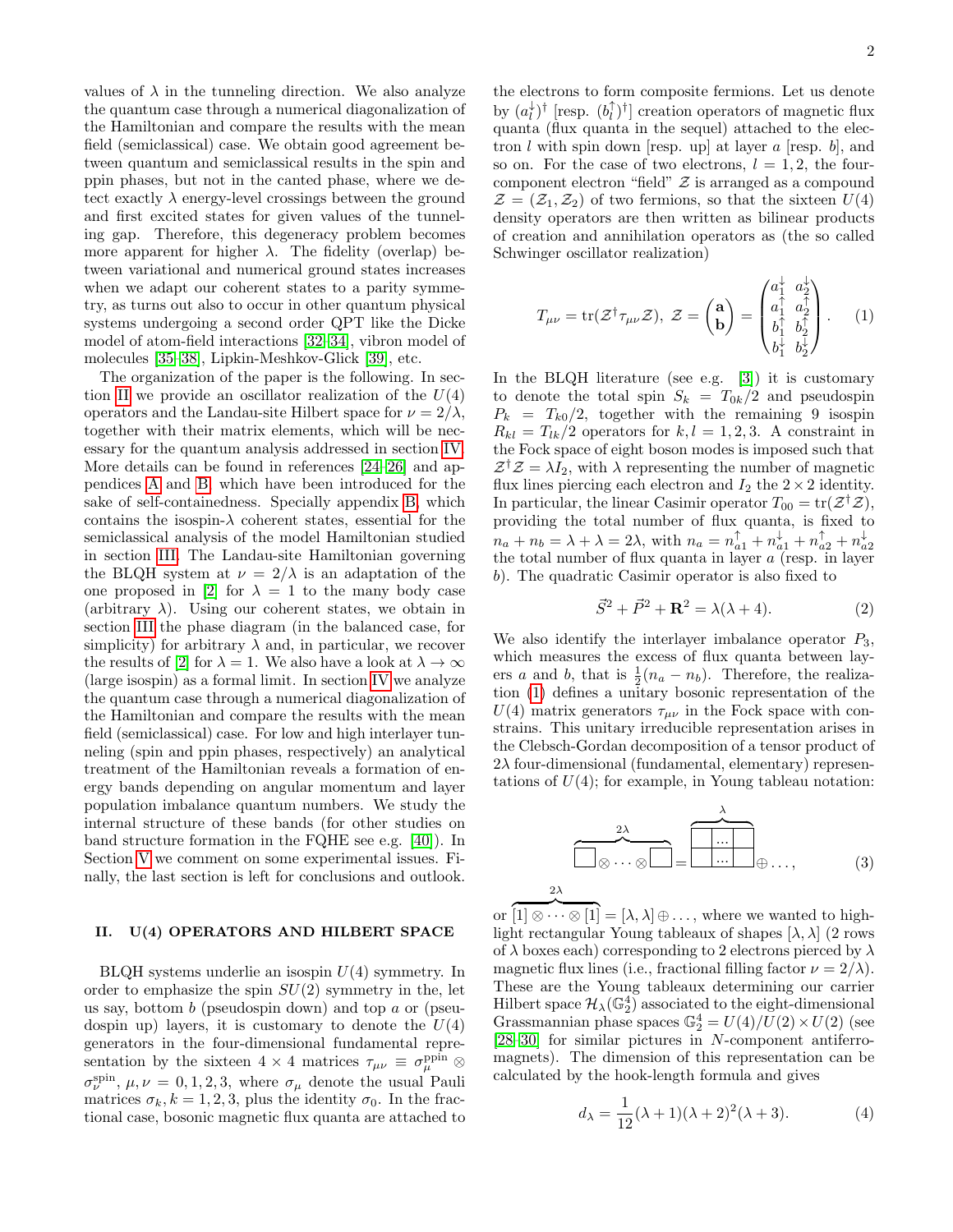In references [\[24,](#page-11-1) [27\]](#page-11-3) we have also provided a physical argument to derive the expression of  $d_{\lambda}$  in a composite fermion picture. It turns out to coincide with the total number of ways to distribute  $2\lambda$  flux quanta among two identical electrons in four (spin-pseudospin) states. Note that quantum states associated to Young tableaux  $[\lambda, \lambda]$ are antisymmetric (fermionic character) under the interchange of the two electrons (two rows) for  $\lambda$  odd, whereas they are symmetric (bosonic character) for  $\lambda$  even. Composite fermions require then  $\lambda$  odd.

In Refs. [\[24,](#page-11-1) [25\]](#page-11-6) we have worked out an orthonormal basis of the carrier Hilbert space  $\mathcal{H}_{\lambda}(\mathbb{G}_2)$ , which is spanned by the set of orthonormal basis vectors

<span id="page-2-1"></span>
$$
\left\{ \left| \begin{matrix} j,m \\ q_a, q_b \end{matrix} \right\rangle, \begin{matrix} 2j, m \in \mathbb{N}, \\ q_a, q_b = -j, \dots, j \end{matrix} \right\}_{2j+m \leq \lambda}, \tag{5}
$$

which can be written in terms of Fock states (to be selfcontained, we give a brief in Appendix [A\)](#page-9-0). The basis states  $|_{q_a,q_b}^{j,m}\rangle$  turn out to be antisymmetric (resp. symmetric) under the interchange of the two electrons for  $\lambda$ odd (resp. even), so that the parity of the number of flux quanta attached to each electron affects the quan-tum statistics of the compound (see [\[25\]](#page-11-6)). The  $d_1 = 6$ dimensional irrep of  $SU(4)$  is usually divided into two sectors (see e.g. [\[3\]](#page-10-3)): the spin sector with spin-triplet pseudospin-singlet states

<span id="page-2-4"></span>
$$
|\mathfrak{S}_{\uparrow}\rangle = |\frac{\frac{1}{2}, 0}{\frac{-1}{2}, \frac{1}{2}}\rangle, |\mathfrak{S}_{0}\rangle = \frac{1}{\sqrt{2}}(|\frac{\frac{1}{2}, 0}{\frac{1}{2}, \frac{1}{2}}\rangle - |\frac{\frac{1}{2}, 0}{\frac{-1}{2}, \frac{-1}{2}}\rangle), |\mathfrak{S}_{\downarrow}\rangle = |\frac{\frac{1}{2}, 0}{\frac{1}{2}, \frac{-1}{2}}\rangle
$$
(6)

and the ppin sector with pseudospin-triplet spin-singlet states

<span id="page-2-5"></span>
$$
|\mathfrak{P}_{\uparrow}\rangle = |_{0,0}^{0,1}\rangle, |\mathfrak{P}_{0}\rangle = \frac{1}{\sqrt{2}}\left(|_{\frac{1}{2},\frac{1}{2}}^{1,0}\rangle + |_{\frac{-1}{2},\frac{-1}{2}}^{1,0}\rangle\right), |\mathfrak{P}_{\downarrow}\rangle = |_{0,0}^{0,0}\rangle.
$$
\n(7)

The basis states  $|_{q_a,q_b}^{j,m}\rangle$  are eigenstates of the following operators:

<span id="page-2-2"></span>
$$
P_3|_{q_a,q_b}^{j,m} \rangle = (2j + 2m - \lambda)|_{q_a,q_b}^{j,m} \rangle,
$$
  
\n
$$
(\vec{S}_a^2 + \vec{S}_b^2)|_{q_a,q_b}^{j,m} \rangle = 2j(j+1)|_{q_a,q_b}^{j,m} \rangle,
$$
  
\n
$$
S_{\ell 3}|_{q_a,q_b}^{j,m} \rangle = q_{\ell}|_{q_a,q_b}^{j,m} \rangle, \ell = a, b,
$$
\n(8)

where we have defined angular momentum operators in layers a and b as  $S_{ak} = -\frac{1}{2}(S_k + R_{k3})$  and  $S_{bk} =$  $\frac{1}{2}(S_k - R_{k3})$ , respectively, so that  $\vec{S}_a^2 + \vec{S}_b^2 = \frac{1}{2}(\vec{S}^2 + \vec{R}_3^2)$ . Therefore,  $j$  represents the total angular momentum of layers a and b, whereas  $q_a$  and  $q_b$  are the corresponding third components. The integer  $m$  is related to the interlayer imbalance (ppin third component  $P_3$ ) through  $\frac{1}{2}(n_a - n_b) = (2j + 2m - \lambda);$  thus,  $m = \lambda, j = 0$  means  $n_a = 2\lambda$  (i.e., all flux quanta occupying layer a), whereas  $m = 0, j = 0$  means  $n_b = 2\lambda$  (i.e., all flux quanta occupying layer  $b$ ). The angular momentum third components  $q_a, q_b$  measure the imbalance between spin up and down in each layer, more precisely,  $q_a = \frac{1}{2} (n_{a1}^{\uparrow} - n_{a1}^{\downarrow} + n_{a2}^{\uparrow} - n_{a2}^{\downarrow})$ and similarly for  $q_b$ . For later use, we shall also provide

the matrix elements of the interlayer tunneling operator

<span id="page-2-3"></span>
$$
P_{1}|_{q_{a},q_{b}}^{j,m}\rangle = C_{q_{a},q_{b}}^{j,m+1}|_{q_{a}-\frac{1}{2},q_{b}-\frac{1}{2}}^{j-\frac{1}{2},m+1}\rangle + C_{-q_{a},-q_{b}}^{j,m+1}|_{q_{a}+\frac{1}{2},q_{b}+\frac{1}{2}}^{j+\frac{1}{2},m+1}\rangle + C_{-q_{a}+\frac{1}{2},q_{b}+\frac{1}{2},q_{b}+\frac{1}{2}}^{j+\frac{1}{2},m+2j+2}|_{q_{a}-\frac{1}{2},q_{b}-\frac{1}{2}}^{j+\frac{1}{2},m}\rangle + C_{q_{a}+\frac{1}{2},q_{b}+\frac{1}{2}}^{j+\frac{1}{2},m+2j+2}|_{q_{a}+\frac{1}{2},q_{b}+\frac{1}{2}}^{j+\frac{1}{2},m+2j+2}|_{q_{a}+\frac{1}{2},q_{b}+\frac{1}{2}}^{j+\frac{1}{2},m}|_{q_{a},q_{b}}^{j,m+2j+1}|_{q_{a}-\frac{1}{2},q_{b}-\frac{1}{2}}^{j+\frac{1}{2},m}\rangle + C_{-q_{a}+\frac{1}{2},-q_{b}+\frac{1}{2}}^{j+\frac{1}{2},m-1}|_{q_{a}-\frac{1}{2},q_{b}-\frac{1}{2}}^{j+\frac{1}{2},m-1}|_{q_{a}+\frac{1}{2},q_{b}+\frac{1}{2}}^{j+\frac{1}{2},m-1}|_{q_{a}+\frac{1}{2},q_{b}+\frac{1}{2}}^{j+\frac{1}{2},m-1}|_{q_{a}+\frac{1}{2},q_{b}+\frac{1}{2}}^{j+\frac{1}{2},m-1}|_{q_{a}+\frac{1}{2},q_{b}+\frac{1}{2}}^{j+\frac{1}{2},m-1}|_{q_{a}+\frac{1}{2},q_{b}+\frac{1}{2}}^{j+\frac{1}{2},m-1}|_{q_{a}+\frac{1}{2},q_{b}+\frac{1}{2}}^{j+\frac{1}{2},m-1}|_{q_{a}+\frac{1}{2},q_{b}+\frac{1}{2}}^{j+\frac{1}{2},m-1}|_{q_{a}+\frac{1}{2},q_{b}+\frac{1}{2}}^{j+\frac{1}{2},m}|_{q_{a}+\frac{1}{2},q_{
$$

where the coefficients  $C$  where calculated in [\[24\]](#page-11-1) and are given by

$$
C_{q_a, q_b}^{j,m} = \frac{1}{2} \frac{\sqrt{(j+q_a)(j+q_b)m(\lambda - (m-2))}}{\sqrt{2j(2j+1)}}, \ j \neq 0,
$$
  
(10)

and  $C_{q_a,q_b}^{j,m} = 0$  for  $j = 0$ .

### <span id="page-2-0"></span>III. MODEL HAMILTONIAN AND SEMICLASSICAL ANALYSIS

Let us introduce the model Hamiltonian from first principles, in order to make clear the approximations and assumptions that we consider. More information can be found in the standard reference [\[3\]](#page-10-3). Firstly, we consider a large cyclotron gap, so that thermal excitations across Landau levels are disregarded and electrons are confined to the lowest Landau level with vanishing kinetic energy. The essential properties of QH systems are determined by the Coulomb interaction Hamiltonian

$$
\mathcal{H}_{\rm C} = \frac{1}{2} \sum_{\ell, \ell' = a, b} \int d^2x d^2y V_{\ell \ell'}(x - y) \rho_{\ell}(x) \rho_{\ell'}(y), \quad (11)
$$

where  $V_{\ell\ell}(r) = e^2/(4\pi\epsilon r)$  is the intralayer Coulomb inwhere  $V_{\ell\ell}(r) = e^{-}/(4\pi\epsilon r)$  is the intralayer Coulomb in-<br>teraction, whereas  $V_{ab}(r) = V_{ba}(r) = e^{2}/(4\pi\epsilon\sqrt{r^{2} + \delta^{2}})$ is the interlayer Coulomb interaction with  $\delta$  the interlayer separation. The Coulomb interaction is decomposed into  $\mathcal{H}_{\rm C} = \mathcal{H}_{\rm C}^+ + \mathcal{H}_{\rm C}^-$ , where  $\mathcal{H}_{\rm C}^+$  depends on the total density  $\rho = \rho_a + \rho_b$  while  $\mathcal{H}_{\mathcal{C}}^-$  depends on the density difference between layers  $\Delta \rho = 2\mathcal{P}_3 = \rho_a - \rho_b$  (ppin third component) and is the origin of the capacitance term (see below). The Coulomb term  $\mathcal{H}_{\mathcal{C}}^{+}$  is  $SU(4)$  invariant and dominates the BLQH system provided  $\delta$  is small enough (we shall usually choose  $\delta = \ell_B$ , the magnetic length).

The Hamiltonian that we shall eventually use is of the sigma model type (QH ferromagnet), written in terms of collective  $U(4)$  isospin operators (see [\[27\]](#page-11-3) for the Ncomponent case). Let us see how to obtain it from  $\mathcal{H}_{C}$ . One proceeds by expanding the electron field operator  $\psi_{\mu}(x) = \sum_{k} c_{\mu}(k) \varphi_{k}(x)$  in terms of one-body wave functions  $\varphi_k(x)$  describing an electron localized around the Landau site k and occupying an area of  $2\pi l_B^2$ . The coefficients  $c_{\mu}(k)$  and  $c_{\mu}^{\dagger}(k)$  denote annihilation and creation operators of electrons with spin-ppin index  $\mu = 0, 1, 2, 3$ at Landau site k. Substituting the expansion  $\psi_{\mu}(x)$  into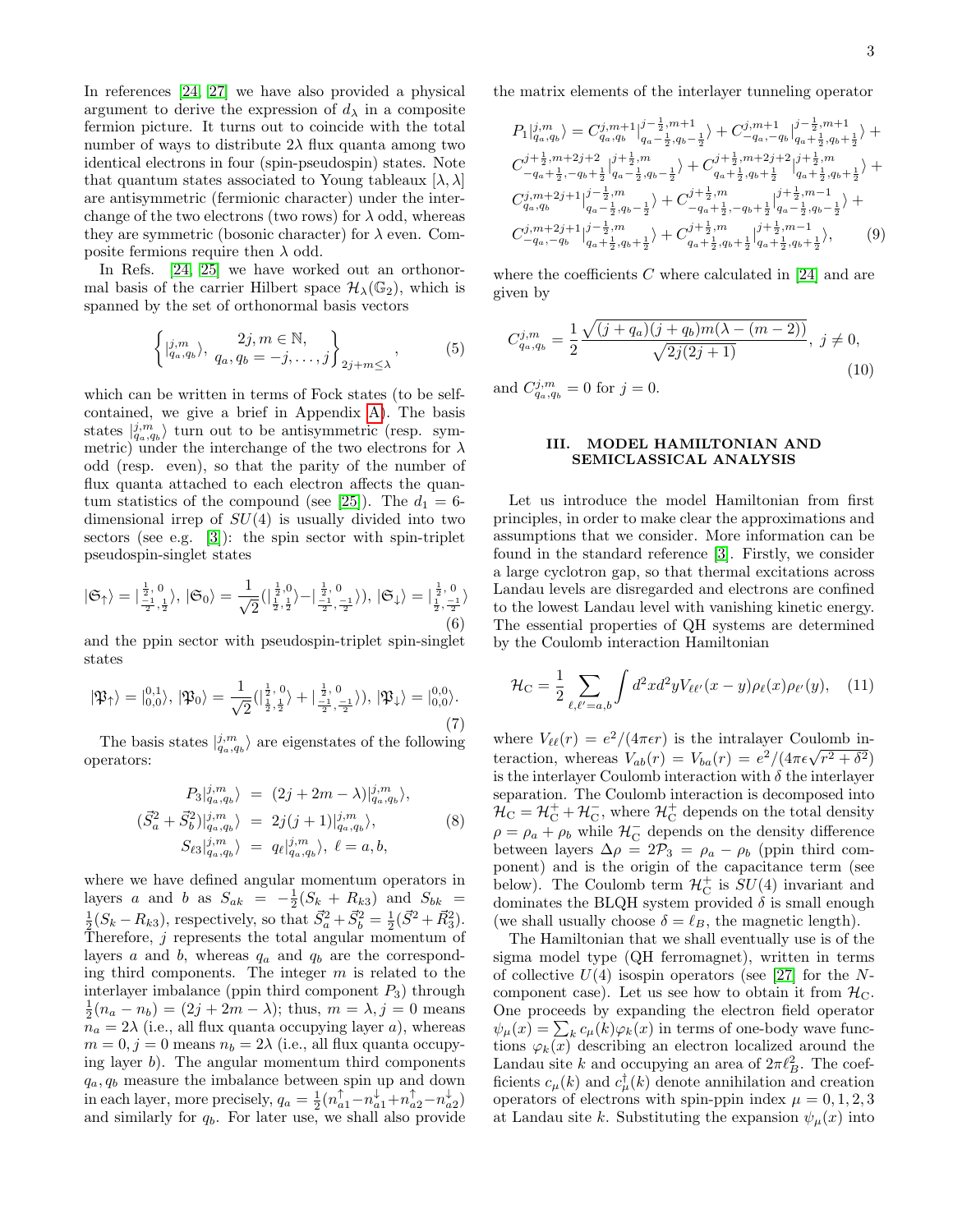$\mathcal{H}_{\mathrm{C}}^{\pm}$  we obtain the Landau-site Hamiltonians

$$
\mathcal{H}_{\rm C}^{+} = \sum_{klk'l'} V_{klk'l'}^{+} \rho(k,l) \rho(k',l'), \qquad (12)
$$

$$
\mathcal{H}_{\rm C}^{-} = 4 \sum_{klk'l'} V_{klk'l'}^{-} \mathcal{P}_{3}(k,l) \mathcal{P}_{3}(k',l'),
$$

where the Coulomb matrix elements are

$$
V_{klk'l'}^{\pm} = \frac{1}{2} \int d^2x d^2y \varphi_k^*(x) \varphi_l(x) V^{\pm}(x-y) \varphi_{k'}^*(y) \varphi_{l'}(y),
$$
\n(13)

with  $V^{\pm} = \frac{1}{2}(V_{aa} \pm V_{ab}), \rho(k,l) = c^{\dagger}(k)\tau_{00}c(l)$  is the density operator,  $\mathcal{P}_3(k,l) = \frac{1}{2}c^{\dagger}(k)\tau_{30}c(l)$  is the imbalance operator and  $c = (c_0, c_1, c_2, c_3)^t$ . In general, the  $U(4)$ isospin operators are given by  $\mathcal{T}_{\mu\nu}(k,l) = c^{\dagger}(k)\tau_{\mu\nu}c(l)$ , which is the fermionic counterpart of the bosonic representation [\(1\)](#page-1-3) for an arbitrary Landau site.

The QH system is robust against density fluctuations; actually, we assume the suppression of charge fluctuations. Moreover, we consider the ground state  $|g\rangle$ to be coherent and satisfy the homogeneity condition  $\rho(k, l)|q\rangle = \nu \delta_{k,l}|q\rangle$ . Thus, we are working in the meanfield limit and we neglect anisotropic or translationally non-invariant solutions. Therefore, our analysis can be eventually restricted to a single (but arbitrary) Landau site. The direct part arising from  $\mathcal{H}_{\mathcal{C}}^{+}$  is irrelevant as far as perturbations are concerned and we shall discard it. Therefore, we shall only consider the exchange interaction part, which can be written as a sum over isospin interactions  $\delta^{\mu\mu'}\delta^{\nu\nu'}\mathcal{T}_{\mu\nu}(k)\mathcal{T}_{\mu'\nu'}(k')$  at Landau sites  $k, k'.$ Using that

$$
\delta^{\mu\mu'}\delta^{\nu\nu'}\mathcal{T}_{\mu\nu}\mathcal{T}_{\mu'\nu'}-\rho^2=4(\vec{\mathcal{S}}^2+\vec{\mathcal{P}}^2+\mathcal{R}^2)
$$
 (14)

and  $\vec{S}_a^2 + \vec{S}_b^2 = \frac{1}{2} (\vec{S}^2 + \vec{\mathcal{R}}_3^2)$  and retaining  $SU(4)$  noninvariant terms only, the ground state Coulomb energy per Landau site for  $\nu = 2$  acquires the form (when written in terms of isospin expectation values  $\vec{S}$ ,  $\vec{P}$  and **R** per Landau site)

$$
H_{\rm C} = 4\varepsilon_{\rm D}^- P_3^2 - 2\varepsilon_{\rm X}^- (\vec{S}^2 + \vec{R}_3^2 + P_3^2), \tag{15}
$$

that is, a sum of the naive capacitance  $(\varepsilon_{\rm D}^-)$  and the exchange  $(\varepsilon_X^-)$  energies. The exchange and capacitance energy gaps are given in terms of the Coulomb matrix elements  $V_{klk'l'}^{\pm}$  and, eventually, in terms of the interlayer distance  $\delta$  by

$$
\varepsilon_{\rm X}^{\pm} = \frac{1}{4} \sqrt{\frac{\pi}{2}} \left( 1 \pm e^{(\delta/\ell_B)^2/2} \text{erfc}\left(\frac{\delta}{\sqrt{2}\ell_B}\right) \right) \mathcal{E}_C, \quad (16)
$$

and  $\varepsilon_{\rm D}^- = \frac{\delta}{4\ell_B} \mathcal{E}_C$ , where  $\mathcal{E}_C = e^2/(4\pi\epsilon \ell_B)$  is the Coulomb energy unit and  $\ell_B = \sqrt{\hbar c/(eB)}$  the magnetic length. In the following we shall simply put  $\varepsilon_X^- = \varepsilon_X$  and  $\varepsilon_D^- = \varepsilon_D$  as no confusion will arise. We shall usually choose  $\delta = \ell_B$ , which gives  $\varepsilon_X \simeq 0.15$  in Coulomb units.

We shall also include a (pseudo) Zeeman term

<span id="page-3-0"></span>
$$
HZpZ = -\DeltaZS3 - \DeltatP1 - \DeltabP3, \t(17)
$$

| Phase:     | $\mathop{\mathrm{Spin}}$        | Ppin                                                                                                     | $\rm{Canted}$ |
|------------|---------------------------------|----------------------------------------------------------------------------------------------------------|---------------|
| Order      |                                 | $\langle \vec{S} \rangle^2 = \lambda^2  \langle \vec{S} \rangle^2 = 0  \langle \vec{S} \rangle^2 \neq 0$ |               |
| parameter: | $\langle \vec{P} \rangle^2 = 0$ | $\vec{P}$ <sup>2</sup> $=$ $\lambda^2$                                                                   | $\pm 0$       |

<span id="page-3-1"></span>TABLE I: Spin and ppin ground state mean values in the three BLQH phases.

which is comprised of: Zeeman  $(\Delta_Z)$ , interlayer tunneling ( $\Delta_t$ , also denoted by  $\Delta_{SAS}$  in the literature [\[3\]](#page-10-3)) and bias  $(\Delta_{b})$  gaps. The bias term creates an imbalanced configuration. For the sake of simplicity, we shall restrict ourselves to the balanced case in the semiclassical study, which eventually means to discard the therms proportional to  $\varepsilon_D$  and  $\Delta_b$ ; we shall take capacitance and bias into account in the quantum analysis of section [IV.](#page-5-0) Putting all together, the total Landau-site ground state energy of the BLQH system at  $\nu = 2$  (two electrons at a general Landau site) is [\[2\]](#page-10-1).

<span id="page-3-2"></span>
$$
H = H_{\rm C} + H_{\rm ZpZ}.
$$
 (18)

A minimization process of the ground state energy surface (based on a semiclassical analysis) reveals the existence of three quantum phases: spin, canted and pseudospin (ppin for short), which are characterized by the squared spin  $\langle \vec{S} \rangle^2$  and ppin  $\langle \vec{P} \rangle^2$  ground state mean values (order parameters), as in figure [1](#page-4-0) and table [I](#page-3-1) for  $\lambda = 1$ . The spin (resp. ppin) phase occurs when the Zeeman (resp. tunneling) term dominates (see figure [1\)](#page-4-0). The variational ground state energies of the three phases (spin, canted and ppin) are given by the following ex-pressions (see [\[2\]](#page-10-1); we write  $\Delta_{\text{SAS}} = \Delta_t$  for the sake of shortness)

<span id="page-3-4"></span>
$$
E_{\rm s} = -2\varepsilon_{\rm X} - \Delta_{\rm Z},
$$
  
\n
$$
E_{\rm c} = -2\varepsilon_{\rm X} \left( \frac{1}{4} \frac{\Delta_{\rm t}^2}{(2\varepsilon_{\rm X})^2} - \frac{1}{4} \frac{\Delta_{\rm Z}^2}{(2\varepsilon_{\rm X})^2} + \frac{\Delta_{\rm t}^2}{\Delta_{\rm t}^2 - \Delta_{\rm Z}^2} \right),
$$
  
\n
$$
E_{\rm p} = -\Delta_{\rm t},
$$
\n(19)

respectively, with second order QPT critical points at  $\Delta_t^{\rm sc} = \sqrt{\Delta_Z^2 + 4\varepsilon_{\rm X} \Delta_Z}$  (where  $E_{\rm s} = E_{\rm c}$  and  $\frac{\partial E_{\rm s}}{\partial \Delta_t} = \frac{\partial E_{\rm c}}{\partial \Delta_t}$ ) and  $\Delta_{t}^{cp} = 2\varepsilon_{X} + \sqrt{\Delta_{Z}^{2} + 4\varepsilon_{X}^{2}}$  (where  $E_{c} = E_{p}$  and  $\frac{\partial E_{c}}{\partial \Delta_{t}} =$  $\partial E_\text{p}$  $\frac{\partial E_{\rm p}}{\partial \Delta_{\rm t}}).$ 

Let us see how this phase diagram is modified for fractional filling factors  $\nu = 2/\lambda$ . We have now  $N = 2\lambda$ bosonic particles (flux quanta), and therefore Coulomb (two-body) interactions must be renormalized by the number of pairs  $N(N-1)$  to make them intensive quantities. We also divide one-body interactions by N in order to work with energy density, as we shall have a look at the large isospin  $\lambda \to \infty$  limit at some point. Taking all this information into account, we propose the following energy density to study the ground state at fractional filling factors  $\nu = 2/\lambda$ :

<span id="page-3-3"></span>
$$
H_{\lambda} = \frac{H_{\rm C}}{N(N-1)} + \frac{H_{\rm ZpZ}}{N}, \quad N = 2\lambda, \tag{20}
$$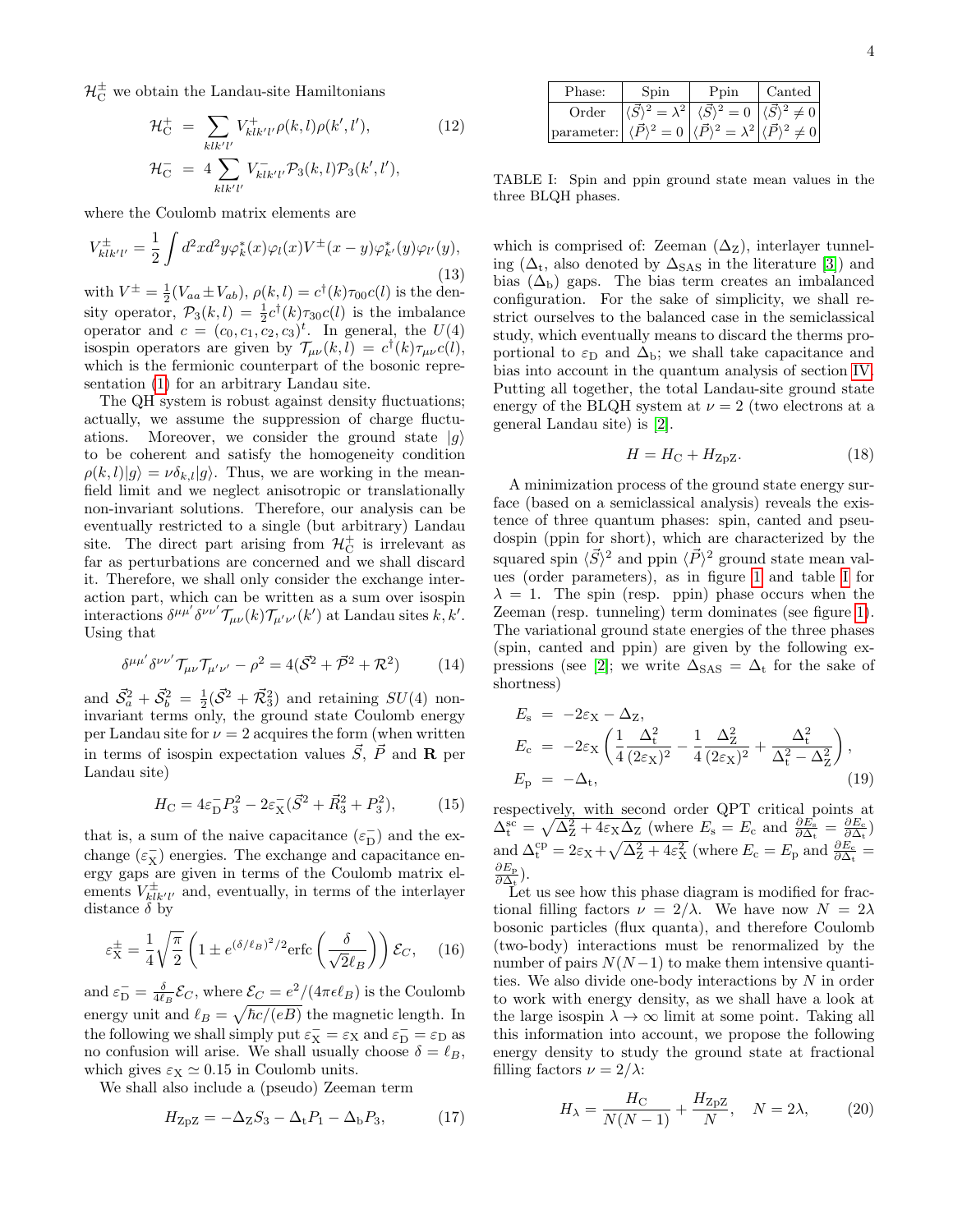

<span id="page-4-0"></span>FIG. 1: Semiclassical expectation values of squared spin (blue) and ppin (orange) for  $\lambda = 1$  and layer separation  $\delta = \ell_B$ , as a function of tunneling  $\Delta_t$  and Zeeman  $\Delta_z$  gaps (balanced case). We observe the three phases in table [I.](#page-3-1) Coulomb energy units.

which is an adaptation of  $(18)$  to arbitrary N flux quanta (note that  $H_1 = H/2$ ). Let us promote  $P_i, S_j$  and  $R_{ij}$ to bosonic operators  $T_{\mu\nu}$  in [\(1\)](#page-1-3) and consider  $H_{\lambda}$  as an effective Hamiltonian per Landau site of the BLQH system at  $\nu = 2/\lambda$ . To study the semiclassical limit, we now replace  $P_j$ ,  $S_j$  and  $R_{ij}$  by the corresponding expectation values  $\langle T_{\mu\nu} \rangle = \langle Z|T_{\mu\nu}|Z\rangle$  of the operators  $T_{\mu\nu}$  [\(1\)](#page-1-3) in an isospin- $\lambda$  coherent state  $|Z\rangle$  (see Appendix [B\)](#page-9-1) labeled by points  $Z \in \mathbb{G}_2^4$ , i.e.,  $2 \times 2$  complex matrices with four complex (eight real) entries denoted by  $z^{\mu} = \text{tr}(Z\sigma_{\mu})/2$ ,  $\mu =$ 0, 1, 2, 3. Let us define  $M_{\mu\nu} = 2i\lambda \frac{z_{\mu}\bar{z}^{\nu} - z_{\nu}\bar{z}^{\mu}}{\det(\sigma_0 + Z^{\dagger}Z)}$  $\frac{z_{\mu}z - z_{\nu}z}{\det(\sigma_0 + Z^{\dagger}Z)},$  where  $z_{\mu} = \eta_{\mu\nu} z^{\nu}$  [we are using Einstein summation convention with Minkowskian metric  $\eta_{\mu\nu} = \text{diag}(1, -1, -1, -1)$ ] and  $\bar{z}^{\mu}$  is the complex conjugate. The coherent state expectation values of the operators appearing in the Hamiltonian [\(20\)](#page-3-3) have the following expression (see Appendix [B](#page-9-1) and references [\[24,](#page-11-1) [26\]](#page-11-2) for their calculation)

<span id="page-4-4"></span>
$$
\langle S_1 \rangle = M_{23}, \langle S_2 \rangle = M_{31}, \langle S_3 \rangle = M_{12},
$$
  
\n
$$
\langle R_{k3} \rangle = iM_{0k}, \langle \vec{S} \rangle^2 + \langle \vec{R}_3 \rangle^2 = M_{\mu\nu} M^{\mu\nu}/2, \quad (21)
$$
  
\n
$$
\langle P_1 \rangle = \lambda \Re[\text{tr}(Z)(1 + \det(Z^{\dagger}))/\det(\sigma_0 + ZZ^{\dagger}),
$$
  
\n
$$
\langle P_3 \rangle = \lambda(\det(Z^{\dagger}Z) - 1)/\det(\sigma_0 + Z^{\dagger}Z),
$$

where  $\Re$  denotes the real part  $\langle P_2 \rangle$  corresponds to the imaginary part] and "i" is the imaginary unit. For the (cumbersome) coherent state expectation values of quadratic (two-body) operators  $\langle T^2 \rangle$  we address the reader to Refs. [\[24,](#page-11-1) [26\]](#page-11-2). Later we shall use a parametrization  $(B5)$  of  $Z$  in terms of eight angles, for which the imbalance expectation value is simply  $\langle P_3 \rangle = -(\cos \vartheta_+ +$  $\cos \theta$ <sub>−</sub>)/2. Note that the following identity for the magnitude of the  $SU(4)$  isospin is automatically fulfilled for coherent state expectation values:

<span id="page-4-3"></span>
$$
\langle \vec{S} \rangle^2 + \langle \vec{P} \rangle^2 + \langle \mathbf{R} \rangle^2 = \lambda^2. \tag{22}
$$

For  $\lambda = 1$  it coincides with the variational ground state condition provided in [\[2\]](#page-10-1). Note the difference with the expression of the quadratic Casimir [\(2\)](#page-1-4), which is fulfilled for any state of the Hilbert space. The difference between both expressions denotes the existence of quantum fluctuations (non-zero variance) proportional to  $\lambda$  for the  $SU(4)$  isospin in a coherent state. These fluctuations are negligible (second order) in the large isospin,  $\lambda \to \infty$ , classical limit.

With these ingredients we can compute the energy surface  $E_{\lambda}(Z; \varepsilon_{X}, \Delta_{t}, \Delta_{Z}) = \langle Z|H_{\lambda}|Z\rangle$  and proceed to find the values of Z which minimize it. For this purpose, we have used the parametrization  $(B5)$  of  $Z$  in terms of eight angles (the dimension of the Grassmannian  $\mathbb{G}_2^4$ ). The results of the minimization are as follows. For arbitrary  $\lambda$ , we find the same phase diagram structure as for  $\lambda = 1$ , that is, spin, canted and ppin phases. In all phases we find the common relations

<span id="page-4-2"></span>
$$
\beta_+ = \beta_- = 0, \ \vartheta_+ + \vartheta_- = \pi, \ \theta_a + \theta_b = \pi, \ \phi_a = \phi_b. \tag{23}
$$

In the spin and ppin phases we have

<span id="page-4-5"></span>Spin: 
$$
\vartheta_{+}^{s} = 0 = \theta_{a}^{s}
$$
, Ppin:  $\vartheta_{+}^{p} = -\pi/2 = \theta_{a}^{p}$ , (24)

respectively. In the canted phase we get the more involved expression

<span id="page-4-1"></span>
$$
\tan \vartheta_+^c = \pm \sqrt{\frac{(\Delta_t^2 - \Delta_Z^2)^2 - (4\Delta_Z \varepsilon_X(\lambda))^2}{-(\Delta_t^2 - \Delta_Z^2)^2 + (4\Delta_t \varepsilon_X(\lambda))^2}}, \qquad (25)
$$

$$
\tan \theta_b^c = \mp \frac{\Delta_t}{\Delta_Z} \sqrt{\frac{(\Delta_t^2 - \Delta_Z^2)^2 - (4\Delta_Z \varepsilon_X(\lambda))^2}{-(\Delta_t^2 - \Delta_Z^2)^2 + (4\Delta_t \varepsilon_X(\lambda))^2}},
$$

where we have defined  $\varepsilon_X(\lambda) = \lambda \varepsilon_X/(2\lambda-1)$  for later use. Note that we have two different solutions of  $(\vartheta^c_+,\theta^c_b)$  in the canted phase, given by the signs  $(+, -)$  and  $(-, +)$ in equation [\(25\)](#page-4-1), leading to the same minimum energy  $\langle Z_{\pm}^{c}|H_{\lambda}|Z_{\pm}^{c}\rangle$ , with  $Z_{\pm}^{c}=Z(\theta_{a,b},\phi_{a,b},\vartheta_{\pm},\beta_{\pm})|_{\pm}^{c}$  the corresponding stationary point in the Grassmannian  $\mathbb{G}_2^4$  for any of the two solutions  $(+) = (+, -)$  and  $(-) = (-, +)$ together with the common restrictions [\(23\)](#page-4-2). Even though both coherent states  $|Z_{+}^{c}\rangle$  and  $|Z_{-}^{c}\rangle$  give the same energy, they are distinct; in fact, they are almost orthogonal  $\langle Z_{+}^{c} | Z_{-}^{c} \rangle \simeq 0$  in the canted phase. This indicates that the ground state is degenerated and there is a broken symmetry in the thermodynamic limit. We will come back to these degeneracy problems of the canted phase in the next section.

Let us denote collectively by  $Z^0_+$  and  $Z^0_-$  the two sets of stationary points in any of the three (spin, canted and ppin) quantum phases (note that  $Z_{+}^{0} = Z_{-}^{0}$  in the spin and ppin phases). Both sets of stationary points provide the same value of the energy expectation value  $E_{\lambda}(Z_{\pm}^0;\varepsilon_{\rm X},\Delta_{\rm t},\Delta_{\rm Z}) = \langle Z_{\pm}^0|H_{\lambda}|Z_{\pm}^0\rangle$ , which we shall simply denote by  $E^0_\lambda(\varepsilon_X, \Delta_t, \overline{\Delta}_Z)$ . After some algebraic manipulations, one can see that  $E^0_\lambda$  coincides with [\(19\)](#page-3-4) when replacing  $\varepsilon_X \to \varepsilon_X(\lambda)$ , except for a zero-point energy correction  $\mathcal{E}_{\lambda}^0 = -2\varepsilon_{\text{X}}/(2\lambda - 1)$ . This zero-point energy is just due to the non-zero quantum fluctuations  $\langle A^2 \rangle \neq \langle A \rangle^2$  of  $SU(4)$  operators [compare for example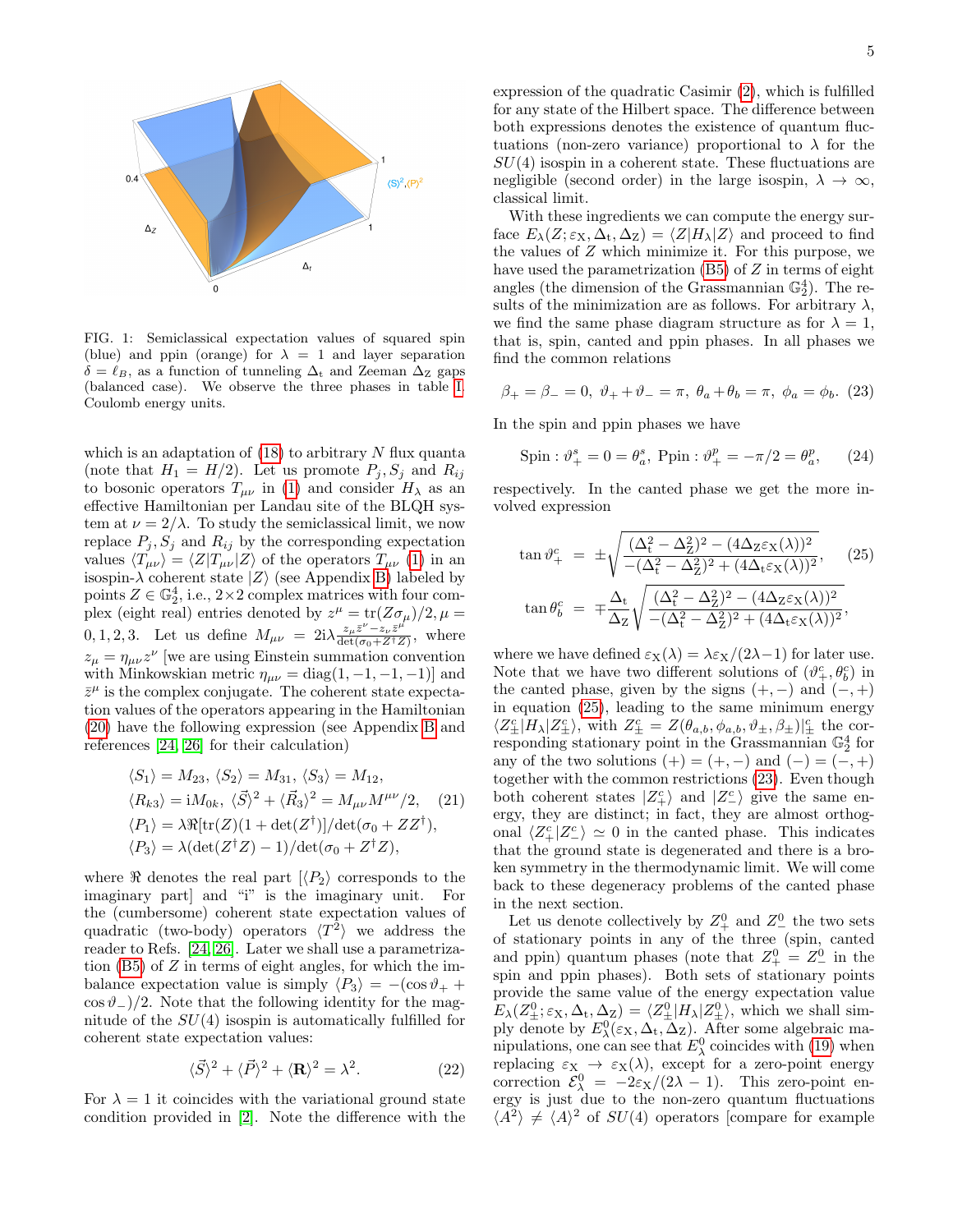[\(2\)](#page-1-4) with [\(22\)](#page-4-3)] and it vanishes in the high isospin  $\lambda$  limit. There is also a normalization factor of two difference since, for  $\lambda = 1$ ,  $H_{\lambda}$  in [\(20\)](#page-3-3) is related to H in [\(18\)](#page-3-2) by  $H_1 = H/2$ . In Figure [2](#page-5-1) we represent the variational energy density  $E_{\lambda}^{0}$  as a function of  $\Delta_{t}$  for  $\Delta_{Z} = 0.01$  and interlayer distance  $\delta = \ell_B$  for different values of  $\lambda$ . We see that the spin, canted and ppin phase regions (separated by vertical grid lines) are affected by the value of the isospin  $\lambda$ ; in fact, the new critical points are displaced at

<span id="page-5-4"></span>
$$
\Delta_{t}^{\text{sc}}(\lambda) = \sqrt{\Delta_{Z}^{2} + 4\varepsilon_{X}(\lambda)\Delta_{Z}},
$$
\n
$$
\Delta_{t}^{\text{cp}}(\lambda) = 2\varepsilon_{X}(\lambda) + \sqrt{\Delta_{Z}^{2} + 4\varepsilon_{X}^{2}(\lambda)},
$$
\n(26)

coinciding with the ones after eq. [\(19\)](#page-3-4) when replacing  $\varepsilon_{\rm X} \to \varepsilon_{\rm X}(\lambda)$ .

The high isospin limit,  $\lambda \to \infty$  is also formally and straightforwardly accomplished just by replacing  $\varepsilon_X \rightarrow$  $\varepsilon_X(\infty) = \varepsilon_X/2$  in the energy [\(19\)](#page-3-4) and critical points  $\Delta_t^{\text{sc}}$ and  $\Delta_t^{cp}$ . We see that the width of the canted region  $\Delta_t^{cp}(\lambda) - \Delta_t^{sc}(\lambda)$  shrinks as  $\lambda$  increases. We also compare in figure [2](#page-5-1) the variational (solid) and numerical (dashed) ground state energies (see next section for a quantum analysis). We realize that the variational and numerical results coincide in the spin phase but not in the canted and ppin regions, except in the high isospin  $\lambda$  limit, where exact results converge to the semiclassical (mean-field) limit. We must stress that the large  $\lambda$  limit is considered here as a formal, mathematical, reference limit only. To consider large  $\lambda$  as a physical limit, we should relax some of the assumptions and approximations made to arrive to the model Hamiltonian  $H_{\lambda}$  concerning, for example, the charge gap.

Spin-canted and canted-ppin phase transition points are better appreciated in Figure [3,](#page-5-2) where we represent normalized squared spin  $\langle \vec{S} \rangle^2$  and ppin  $\langle \vec{P} \rangle^2$  order parameters for the variational coherent states  $|Z_{\pm}^{0}\rangle$  as a function of  $\Delta_t$  for  $\Delta_z = 0.01$ ,  $\delta = \ell_B$  and different values of  $\lambda$ . An explicit expression of spin  $\langle \vec{S} \rangle^2$  and ppin  $\langle \vec{P} \rangle^2$ can be easily obtained from the expectation values [\(21\)](#page-4-4), together with the restrictions [\(23\)](#page-4-2) common to the three phases, resulting in

<span id="page-5-3"></span>
$$
\langle \vec{S} \rangle^2 = \lambda^2 \cos^2 \theta_+ \cos^2 \theta_b, \langle \vec{P} \rangle^2 = \lambda^2 \sin^2 \theta_+ \sin^2 \theta_b.
$$

In the spin phase  $(\vartheta_+ = 0 = \theta_b)$  we have maximum spin  $\langle \vec{S} \rangle^2 = \lambda^2$  [remember the identity [\(22\)](#page-4-3)] and minimum ppin  $\langle \vec{P} \rangle^2 = 0$ , whereas in the ppin phase  $(\vartheta_+ = -\pi/2 = 0)$  $(\theta_b)$  we have minimum spin  $\langle \vec{S} \rangle^2 = 0$  and maximum ppin  $\langle \vec{P} \rangle^2 = \lambda^2$ . In the canted phase, when inserting [\(25\)](#page-4-1) into [\(27\)](#page-5-3), we realize that both spin and ppin do not attain the maximum value, as can be appreciated in figure [3](#page-5-2) and summarized in table [I](#page-3-1) [the case  $\lambda = 1$  was already depicted in figure [1\]](#page-4-0). Note that both (negative and positive) values of  $\theta_a^c$  and  $\vartheta_+^c$  in [\(25\)](#page-4-1) give the same values of energy and squared spin and ppin in [\(27\)](#page-5-3), even though



<span id="page-5-1"></span>FIG. 2: Variational (solid) and exact (dotted) ground state energy  $E_{\lambda}^{0}$  as a function of tunneling  $\Delta_{t}$  (fixed layer separation  $\delta = \ell_B$  and Zeeman  $\Delta_Z = 0.01$ ) for  $\lambda = 1$  (red),  $\lambda = 3$ (blue) and  $\lambda \to \infty$  (dotted black). The corresponding spincanted  $\Delta_t^{\rm sc}(\lambda)$  and canted-ppin  $\Delta_t^{\rm cp}(\lambda)$  phase transition points are represented by vertical dashed and solid grid lines, respectively. Numerical values for the canted-ppin transition points  $\Delta_t^{\rm cp}(\lambda)$  are also indicated. For the spin-canted transition we have  $\Delta_t^{\rm sc}(1) = 0.078, \ \Delta_t^{\rm sc}(3) = 0.061 \text{ and } \Delta_t^{\rm sc}(\infty) = 0.056.$ Coulomb energy units.

the corresponding variational states  $|Z_{-}^{c}\rangle$  and  $|Z_{+}^{c}\rangle$  are different (quasi-orthogonal). This reflects a degeneracy problem that we shall analyze in the following section.



<span id="page-5-2"></span>FIG. 3: Semiclassical expectation values of squared spin (solid) and ppin (dashed) for  $\lambda = 1$  (red),  $\lambda = 3$  (blue) and  $\lambda \to \infty$  (black) for layer separation  $\delta = \ell_B$  and  $\Delta_Z = 0.01$ , as a function of tunneling  $\Delta_t$ . Vertical grid lines indicate the spin-canted and canted-ppin (with numerical value) phase transition points for each  $\lambda$ . Coulomb energy units.

### <span id="page-5-0"></span>IV. QUANTUM ANALYSIS AND NUMERICAL DIAGONALIZATION RESULTS

In this section we solve the eigenvalue problem for the Hamiltonian [\(20\)](#page-3-3) and compare with the mean field (semi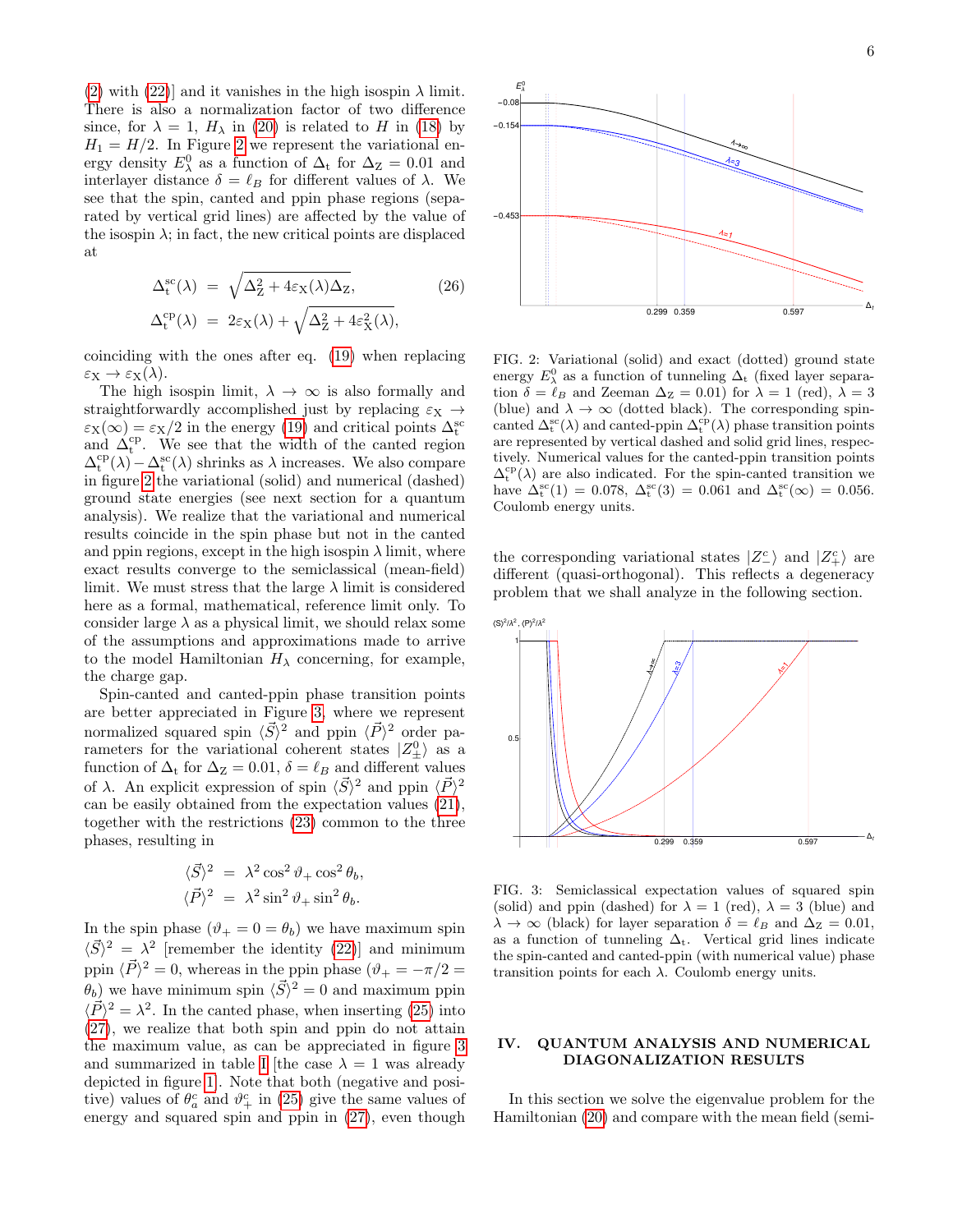classical) results of the previous section, analyzing the effect of quantum fluctuations. The Hamiltonian matrix elements in the basis [\(5\)](#page-2-1) are determined by the expres-sions [\(8\)](#page-2-2) and [\(9\)](#page-2-3). For example, for  $\lambda = 1$  and arranging the basis vectors [\(5\)](#page-2-1) as

$$
|1\rangle = |_{0,0}^{0,0}\rangle, |2\rangle = |_{0,0}^{0,1}\rangle, |3\rangle = |\frac{\frac{1}{2}, 0}{\frac{-1}{2}, \frac{-1}{2}}\rangle, |4\rangle = |\frac{\frac{1}{2},0}{\frac{1}{2}, \frac{1}{2}}\rangle, |5\rangle = |\frac{\frac{1}{2}, 0}{\frac{1}{2}, \frac{-1}{2}}\rangle, |6\rangle = |\frac{\frac{1}{2}, 0}{\frac{-1}{2}, \frac{1}{2}}\rangle, \tag{27}
$$

$$
H_{1} = \begin{pmatrix} \frac{1}{2}(\Delta_{b} + 4\varepsilon_{D} - 2\varepsilon_{X}) & 0 & -\frac{\Delta_{t}}{4} & -\frac{\Delta_{t}}{4} & 0 & 0\\ 0 & \frac{1}{2}(-\Delta_{b} + 4\varepsilon_{D} - 2\varepsilon_{X}) & -\frac{\Delta_{t}}{4} & -\frac{\Delta_{t}}{4} & 0 & 0\\ -\frac{\Delta_{t}}{4} & -\frac{\Delta_{t}}{4} & -3\varepsilon_{X} & 0 & 0 & 0\\ 0 & -\frac{\Delta_{t}}{4} & 0 & -3\varepsilon_{X} & 0 & 0\\ 0 & 0 & 0 & 0 & -\frac{1}{2}(\Delta_{Z} + 6\varepsilon_{X}) & 0\\ 0 & 0 & 0 & 0 & \frac{1}{2}(\Delta_{Z} - 6\varepsilon_{X}). \end{pmatrix}
$$
(28)

Those readers more acquainted with the spin-triplet (ppin-singlet) and ppin-triplet (spin-singlet) states can perform the change of basis [\(6\)](#page-2-4) and [\(7\)](#page-2-5). The lowest (ground state) energy  $E_{\lambda}^{0}$  is plotted in figure [2](#page-5-1) (dotted curves) as a function of  $\Delta_t$  for  $\lambda = 1$  and  $\lambda = 3$  (Hilbert space dimensions  $d_1 = 6$  and  $d_3 = 50$ , respectively). As we have already commented, the exact ground state energy coincides with the mean-field result in the spin phase. Actually, the lowest energy eigenstate in the spin phase is the basis state  $|j_m \rangle = \frac{\lambda}{2} \lambda_{2,\lambda}^{0}$  $\langle \frac{\lambda}{2}, \frac{\lambda}{2}, \frac{\lambda}{2} \rangle$ , which is also a extremal case of coherent state  $|Z\rangle$  for the critical angle values [\(23\)](#page-4-2) and [\(24\)](#page-4-5) in the spin phase. The mean-field result does not coincide with the numerical diagonalization in the canted and ppin phases, but the energy difference between both gets smaller as  $\lambda$  increases, as can be appreciated in figure [2.](#page-5-1)

In figure [4](#page-6-0) we represent the exact (red) variational (dotted-black) and parity-adapted (blue; see below) ground state squared expectation values of spin  $\langle \vec{S} \rangle^2$ (solid) and ppin  $\langle \vec{P} \rangle^2$  (dashed) as a function of  $\Delta_t$  for  $\lambda = 3$ . The variational case was already depicted in figure [3](#page-5-2) and presents a smooth behavior, which contracts with the step-like behavior in the quantum case, mainly in the canted phase, where we find in general  $\lambda$  steps for  $\langle \vec{S} \rangle^2$  and  $\langle \vec{P} \rangle^2$ . Moreover, the transition from canted to ppin phase is not so well marked as the transition from spin to canted phase, which occurs quite sharply. This result agrees with the one obtained in [\[6\]](#page-10-14) through an exact diagonalization of a few-electron system, where the boundary between the spin and canted phases is practically unmodified from the mean-field result, but the boundary between the canted and ppin phases is considerably modified. The step-like behavior of spin and ppin in the canted phase is due to a level crossing at



<span id="page-6-0"></span>FIG. 4: Exact (red) variational (dotted-black) and parityadapted (blue) ground state squared expectation values of spin  $\langle \vec{S} \rangle^2$  (solid) and ppin  $\langle \vec{P} \rangle^2$  (dashed) for  $\lambda = 3$ , layer separation  $\delta = \ell_B$  and  $\Delta_Z = 0.01$ , as a function of tunneling  $\Delta_t$ . Vertical grid lines indicate the spin-canted  $\Delta_t^{sc}(3) = 0.061$ and canted-ppin  $\Delta_t^{cp}(3) = 0.359$  phase transition points for  $\lambda = 3$ . Coulomb energy units.

certain values of the tunneling  $\Delta_t$  for which the ground and first excited energy levels degenerate. The number of level crossings increases with  $\lambda$ , in fact, there are exactly  $\lambda$  crossings (see figure [5\)](#page-7-0). In the high isospin  $\lambda$ limit, this might indicate that there is an avoided crossing in the whole canted region. This degenerate situation makes that the overlap between the variational (meanfield)  $|Z_{\pm}^0\rangle$  and exact (numerical)  $|\psi_{\lambda}^0\rangle$  ground states is quite small and irregular in the canted phase. We get better results (but still not good enough) by adapting our variational states to the parity symmetry, that is, by

we obtain the  $6 \times 6$  Hamiltonian matrix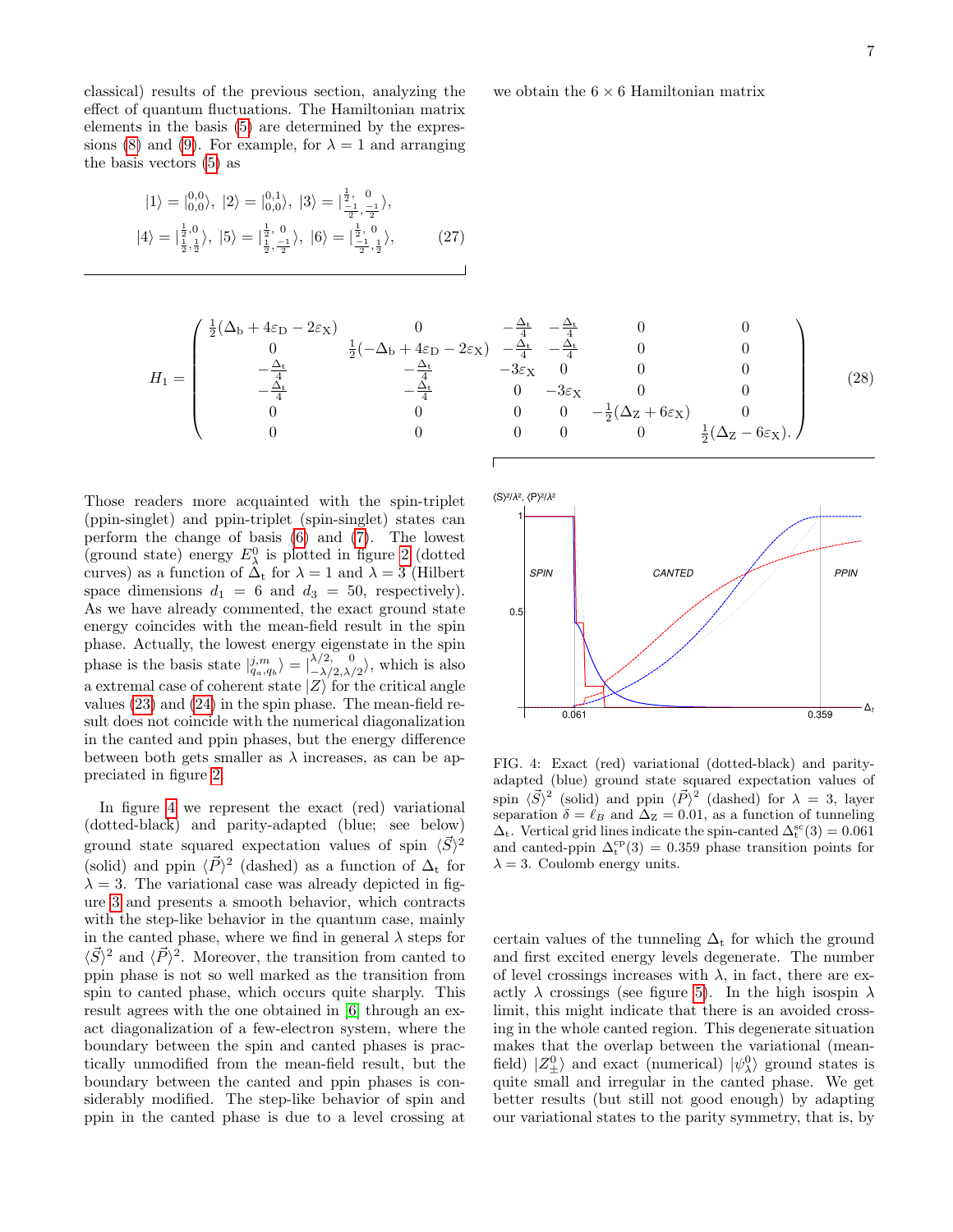

<span id="page-7-0"></span>FIG. 5: Energy gap between ground and first energy levels as a function of  $\Delta_t$ , for  $\delta = \ell_B$ ,  $\Delta_z = 0.01$  and different values of  $\lambda$ . As a reference, we include vertical grid lines indicating the spin-canted  $\Delta_t^{\rm sc}(\infty) = 0.0556$  and canted-ppin  $\Delta_t^{\rm cp}(\infty) =$ 0.299 transition points for the limiting case  $\lambda \to \infty$ . Coulomb energy units.

taking the normalized symmetric combination

<span id="page-7-2"></span>
$$
|Z_{\text{sym}}^0\rangle = \frac{|Z_{+}^0\rangle + |Z_{-}^0\rangle}{\sqrt{2(1 + \Re(\langle Z_{+}^0 | Z_{-}^0 \rangle))}}.\tag{29}
$$

The results of the overlap/fidelity  $|\langle Z_{\rm sym}^0|\psi_\lambda^0\rangle|^2$  between variational and exact ground states is shown in figure [6.](#page-7-1) We see that the fidelity is 1 in the spin phase (where the variational and exact ground states coincide with  $\begin{bmatrix} \lambda/2, & 0 \\ -\lambda/2, & \lambda \end{bmatrix}$  $\langle \frac{\lambda}{2}, \frac{\nu}{2}, \frac{\nu}{2} \rangle$  and less that 1 in the ppin phase (although it increases with  $\Delta_t$ ). The degenerate situation in the canted phase gives low fidelity, except for  $\lambda = 1$ . A fidelity drop is also expected at the phase transition point, where quantum fluctuations dominate. For completeness, we have also represented in figure [4](#page-6-0) the squared expectation values of spin  $\langle Z_{\rm sym}^0 | \vec{S} | Z_{\rm sym}^0 \rangle^2$  (solidblue curve) and ppin  $\langle Z_{sym}^0 | \vec{P} | Z_{sym}^0 \rangle^2$  (dashed-blue) in the parity-adapted state [\(29\)](#page-7-2), which 'interpolates' between the semiclassical and the quantum case.

Parity adapted coherent states like [\(29\)](#page-7-2) have also been successfully used to better reproduce the exact quantum results at finite-size from the mean-field approximation in other interesting models undergoing a second order QPT like for example the Dicke model of atom-field interactions [\[32](#page-11-8)[–34\]](#page-11-9), the vibron model of molecules [\[35](#page-11-10)[–38\]](#page-11-11) and the Lipkin-Meshkov-Glick model [\[39\]](#page-11-12).

So far we have only studied the balanced case and restricted our analysis to the ground (and first excited) state. For completeness, let us introduce imbalance (capacitive and bias terms) and have a look to the whole spectrum. In figure [7](#page-7-3) we represent the energy spectrum as a function of  $\Delta_t$  for  $\lambda = 3$  (dimension  $d_3 = 50$ ).

For zero tunneling  $\Delta_t = 0$  (spin phase) we observe a band energy structure that we can explain as follows.



<span id="page-7-1"></span>FIG. 6: Overlap/fidelity  $|\langle Z_{sym}^0|\psi_\lambda^0\rangle|^2$  between variational (coherent states) adapted to the parity symmetry and exact ground states, as a function of  $\Delta_t$ , for  $\delta = \ell_B$ ,  $\Delta_z = 0.01$ ,  $\lambda = 1$  (red) and  $\lambda = 3$  (blue-dashed). Spin-canted and cantedppin (with numerical value) phase transition points are indicated by vertical solid and dotted grid lines, respectively. Coulomb energy units.



<span id="page-7-3"></span>FIG. 7: Energy spectrum as a function of  $\Delta_t$ , for  $\delta = \ell_B$ ,  $\Delta z = 0.01$ ,  $\Delta_b = 0.01$  and  $\lambda = 3$ . The six energy bands emerge in the spin phase (small  $\Delta_t$ ). They are plotted in different colors and its structure is given in table [II.](#page-8-1) Coulomb energy units.

The Hamiltonian for this case is diagonal in the basis [\(5\)](#page-2-1) and the corresponding eigenvalues can be straightforwardly obtained from [\(8\)](#page-2-2) as

$$
E_{\lambda}(\hat{q}_a, q_b) = \frac{\varepsilon_{\text{cap}}(2j + 2m - \lambda)^2 - 8\varepsilon_{\text{X}}j(j+1)}{2\lambda(2\lambda - 1)}
$$

$$
-\frac{\Delta_{\text{Z}}(q_b - q_a) + \Delta_{\text{b}}(2j + 2m - \lambda)}{2\lambda}, (30)
$$

where  $\varepsilon_{\text{cap}} = 4\varepsilon_{\text{D}} - 2\varepsilon_{\text{X}}$  denotes the capacitance energy. For small Zeeman and bias interactions, the dominant part are the capacitance and exchange energies which grow with the squared angular momentum  $j(j + 1)$  and the squared layer population imbalance  $\zeta^2 = (2j+2m-\lambda)^2$ . These two magnitudes  $(j,\zeta)$  roughly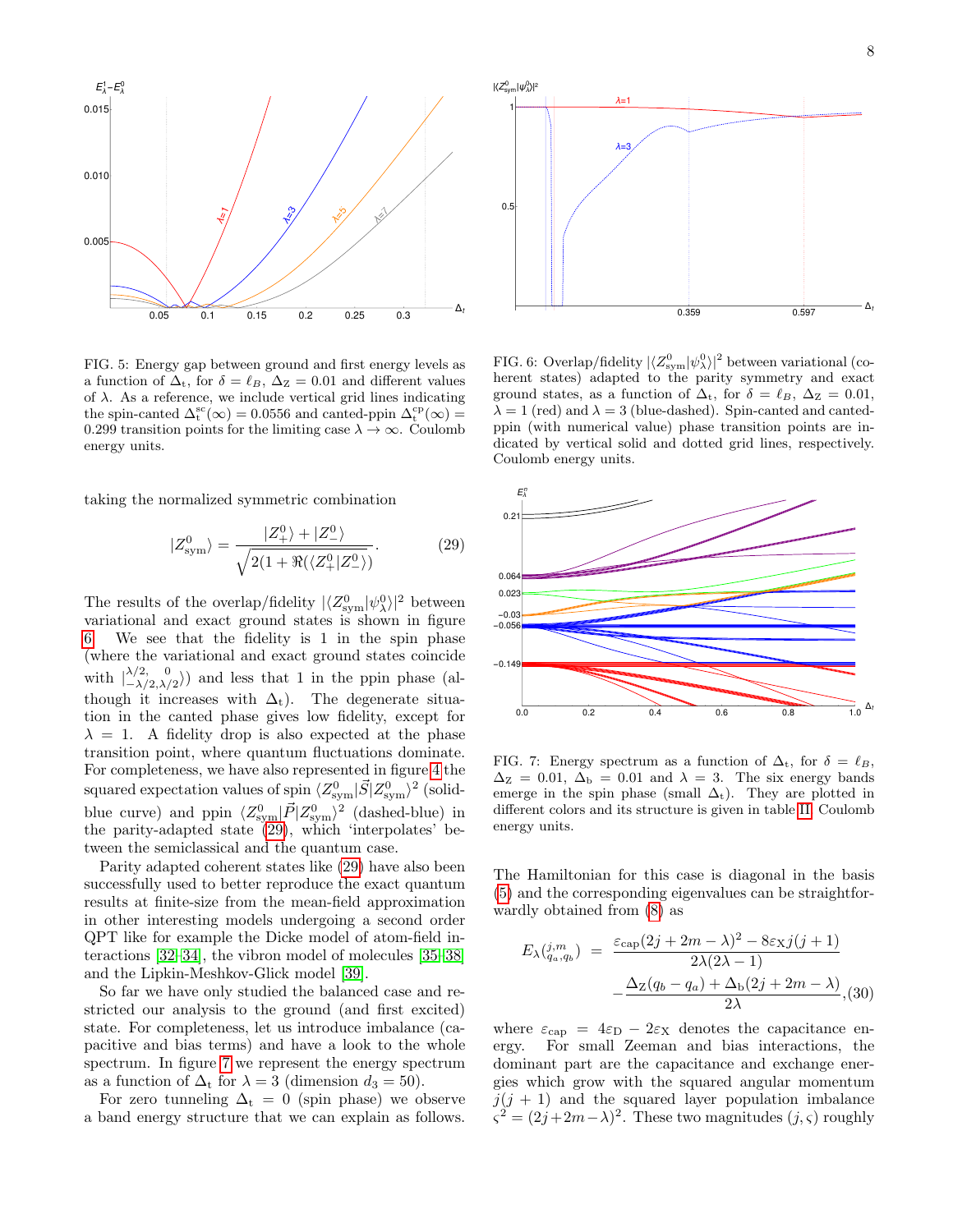| $E^{j,\varsigma}$ | $\overline{\imath}, \overline{\varsigma}$ | No. levels     |
|-------------------|-------------------------------------------|----------------|
|                   | $-0.15   i = 3/2, \varsigma = 0$          | 16             |
|                   | $-0.056  j = 1, \varsigma = 1$            | 18             |
|                   | $-0.03$ $j = 1/2, \varsigma = 0$          | $\overline{4}$ |
|                   | $0.023   j = 0, \varsigma = 1$            | $\mathcal{D}$  |
|                   | $0.064   j = 1/2, \varsigma = 2$          | 8              |
| 0.21              | $j=0, \varsigma=3$                        | 2              |
|                   | Total:                                    | 50             |

<span id="page-8-1"></span>TABLE II: Representative value of the band energy  $E_{\lambda}^{j,s}$  at  $\Delta_t = 0$  (spin phase) for  $\lambda = 3$  and  $\Delta_z = 0.01 = \Delta_b$ . Each energy band  $(j, \varsigma)$  is roughly determined by angular momentum and layer population imbalance  $\varsigma = |2j + 2m - \lambda|$ . There are  $2(2j + 1)^2$  closely spaced energy levels forming each energy band  $(j, \varsigma)$ , except for  $\varsigma = 0$ , where there are only  $(2j + 1)^2$ . Coulomb energy units.

determine (with some exceptions for higher  $\lambda$ ) the energy band arrangement at zero tunneling. In table [II](#page-8-1) we represent the band energy structure, giving a representative value of the band energy  $E_{\lambda}^{j,s}$  together with the values of the angular momentum  $j$  and absolute imbalance  $\varsigma = |2j+2m-\lambda|$  common to each energy band for  $\lambda = 3$ . In general, there are two values of  $m_{\pm} = (\pm \varsigma + \lambda - 2j)/2$ and  $(2j + 1)^2$  values of  $q_a, q_b$  common to every couple  $(j, \varsigma)$ , so that the total number of levels forming the energy band  $(j, \varsigma)$  is  $2(2j+1)^2$ , except for  $\varsigma = 0$  that is just  $(2j + 1)^2$ . Small bias and Zeeman interactions slightly break the degeneracy in m and  $q_a, q_b$ , respectively, determining the bandwidth.

For large tunneling  $\Delta_t$  (ppin phase), energy bands are formed around the eigenvalues of the ppin first component  $P_1$ , that is, at energies about  $E_{\lambda}^{\hat{j}+m} = -\Delta_t(2\hat{j} +$  $2m - \lambda$ /(2 $\lambda$ ), since the eigenvalues of  $P_1$  and  $P_3$  coincide (actually, the discussion also applies for large bias voltage). Therefore, the number of energy bands arising at high  $\Delta_t$  is exactly  $2\lambda + 1$  [remember discussion in paragraph between [\(8\)](#page-2-2) and [\(9\)](#page-2-3)]. We can label each band by  $n = 2j + 2m$  [the homogeneity degree of polynomials [\(A2\)](#page-9-2)] and the number of closely spaced energy levels forming each energy band  $n$  is

$$
D_n = \begin{cases} \frac{(n+1)(n+2)(n+3)}{6}, & n \le \lambda, \\ \frac{(2\lambda - n + 1)(2\lambda - n + 2)(2\lambda - n + 3)}{6}, & \lambda \le n \le 2\lambda. \end{cases}
$$
(31)

One can verify that  $\sum_{n=0}^{2\lambda} D_n = d_\lambda$  gives the dimension of the Hilbert space. At intermediate tunneling (canted phase) there is an intricate spectrum structure with multiple band-crossing.

#### <span id="page-8-0"></span>V. COMPARISON WITH EXPERIMENTS

In this article we are using a quite simplified (toy) model, with the assumptions and approximations stated at the beginning of section [III.](#page-2-0) Our main aim is to promote the Hilbert space of composite fermions at one Landau site for  $\nu = 2/\lambda$ , focusing on the structure of the quantum phases and their boundaries. Therefore, here we just aspire to capture the essence and to give a qualitative description of some experimental data and basic phenomenology. A more faithful description of real BLQH systems would require a more sophisticated model taking into account interactions.

That said, let us comment about some experimental issues in connection with Kumada's et al. results in references [\[17\]](#page-10-8) and [\[18\]](#page-10-15), about BLQH systems (ussually GaAs/ AlGaAs double-quantum-well samples) at  $\nu = 2$ and  $\nu = 2/3$ , respectively, and references [\[16\]](#page-10-7) and [\[19\]](#page-10-9) for  $\nu = 2/3$ . In [\[17,](#page-10-8) [18\]](#page-10-15) the authors provide a relation between Zeemann  $\Delta$ <sub>z</sub> and tunneling  $\Delta$ <sub>t</sub> gaps in the spinppin phase transition. They observe that  $\Delta$ <sub>Z</sub> must be enhanced by a factor of 10 with respect to  $\Delta_t$  for  $\nu = 2/3$ and by a factor of 20 for  $\nu = 2$ . In other words, they observe that, for a fixed  $\Delta$ <sub>Z</sub>, the phase transition for  $\nu = 2/3$  occurs for lower values of  $\Delta_t$  than for  $\nu = 2$ . This behavior is qualitatively captured by our results in equation [\(26\)](#page-5-4) and figures [2](#page-5-1) and [3,](#page-5-2) which show that the critical point  $\Delta_t^{cp}(\lambda)$  decreases with  $\lambda$  for fixed  $\Delta_z$  (the canted region shrinks). This enhancement of  $\Delta$ <sub>Z</sub> and suppression of  $\Delta$ <sub>Z</sub> is claimed to be due to interaction effects between composite fermions and between electrons. Therefore, a better fit could perhaps be obtained with a less simplified model.

The analysis of the energy difference between the two lowest eigenstates of a BLQH system at  $\nu = 2/3$  made in reference [\[16\]](#page-10-7), taking results of [\[19\]](#page-10-9), is also qualitatively captured by our analysis made in section [IV,](#page-5-0) figure [5,](#page-7-0) in the sense that this energy gap goes to zero in the crossover region between spin polarized and unpolarized phases. The increase of level crossings for  $\nu = 2/3$ , as regards  $\nu = 2$ , could also have an effect for the appearance of the so called non-QH states, as suggested in [\[18\]](#page-10-15).

Anyway, while a more complete microscopic theory might bring new light on the BLQH physics, we think that our present proposal based on composite fermions offers alternative perspectives worth exploring.

# VI. CONCLUSIONS AND OUTLOOK

The physics of multicomponent quantum Hall systems, and particularly the bilayer case, is very rich. The fractional case incorporates extra ingredients that makes the problem even much more interesting. In this article we have analyzed the bilayer (four components) case at fractional values  $\nu = 2/\lambda$  of the filling factor. We have obtained the phase diagram structure of the balanced case by using an overcomplete set of coherent (semiclassical) variational states previously introduced. The Hamiltonian used is an adaptation of the integer case,  $\nu = 2$ , to an arbitrary odd number of magnetic flux quanta  $\lambda$  per electron, to make it intensive for a formal study of the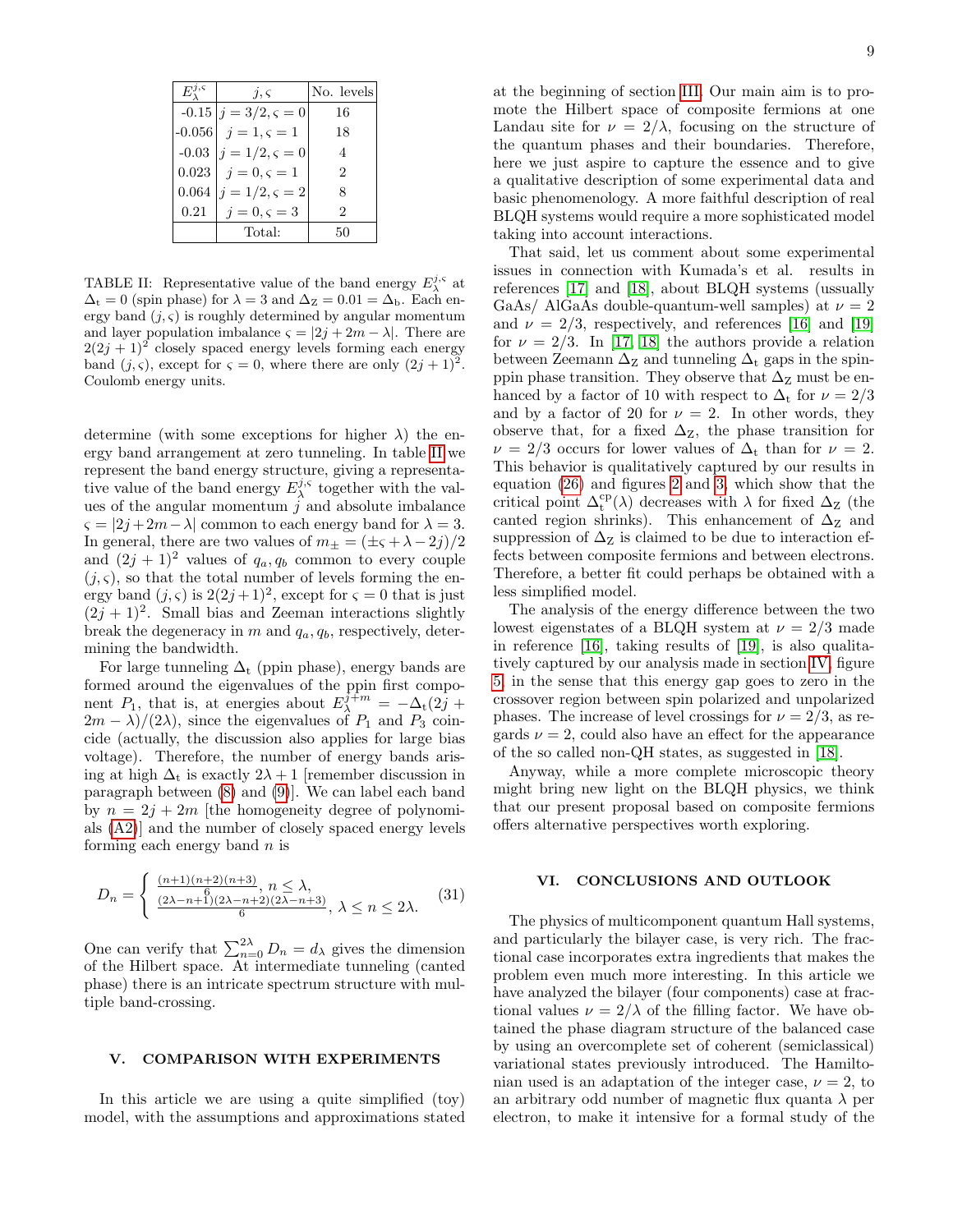10

large  $SU(4)$ -isospin  $\lambda$  limit. We have also performed a numerical diagonalization of the Hamiltonian and compared exact (quantum) with mean-field (semiclassical) results for the ground state. The accordance is quite good in the spin and ppin phases, but not in the canted phase, where degeneracies and energy level crossings occur, specially at large  $\lambda$ . We have also analyzed the full energy spectrum and we have found an energy band arrangement in spin and ppin phases. The particular structure of these energy bands has also been analyzed in terms of angular momentum and layer population imbalance quantum numbers. An experimental corroboration of these band energy formation would enforce our theoretical work. To finish, just to say that a generalization of the previous study to arbitrary  $N$  component quantum Hall systems at fractional filling factors  $\nu = M/\lambda$  could also be (in principle) carried out with the help of our recent construction of  $U(N)/[U(M) \times U(N-M)]$  coherent states [\[27\]](#page-11-3) (this is still work in progress).

#### Acknowledgements

The work was supported by the Spanish project FIS2014-59386-P (Spanish MINECO and FEDER funds). C. Peón-Nieto acknowledges the research contract with Ref. 4537 financed by the project above.

#### <span id="page-9-0"></span>Appendix A: Orthonormal basis for arbitrary  $\lambda$

In Refs. [\[24,](#page-11-1) [25\]](#page-11-6) we have provided a Fock space representation of the BLQH basis states [\(5\)](#page-2-1) for fractional filling factor  $\nu = 2/\lambda$ . The general expression is given by the action of creation operators  $a^{\dagger}$  and  $b^{\dagger}$  in layers a and b [see [\(1\)](#page-1-3) for the definition of  $2 \times 2$  matrix annihilation operators **a** and **b** acting on the Fock vacuum  $|0\rangle_F$  as

<span id="page-9-3"></span>
$$
|j_{q_a,q_b}^{j,m}\rangle = \frac{1}{\sqrt{2j+1}} \sum_{q=-j}^{j} (-1)^{q_a-q} \tag{A1}
$$

$$
\times \frac{\varphi_{-q,-q_a}^{j,m}(\mathbf{a}^\dagger)}{\sqrt{\frac{\lambda!(\lambda+1)!}{(\lambda-2j-m)!(\lambda+1-m)!}} \sqrt{\frac{\lambda!(\lambda+1)!}{m!(2j+m+1)!}}} |0\rangle_{\mathbf{F}},
$$

where

<span id="page-9-2"></span>
$$
\varphi_{q_a, q_b}^{j,m}(Z) = \sqrt{\frac{2j+1}{\lambda+1} \left(\frac{\lambda+1}{2j+m+1}\right) \left(\frac{\lambda+1}{m}\right)} \times \det(Z)^m \mathcal{D}_{q_a, q_b}^j(Z), \frac{2j+m \le \lambda}{q_a, q_b = -j, \dots, j},
$$
 (A2)

are homogeneous polynomials of degree  $2j + 2m$  in four complex variables arranged in a  $2 \times 2$  complex matrix  $Z=(z_{kl})$ . Here

$$
\mathcal{D}_{q_a,q_b}^j(Z) = \sqrt{\frac{(j+q_a)!(j-q_a)!}{(j+q_b)!(j-q_b)!}} \sum_{k=\max(0,q_a+q_b)}^{\min(j+q_a,j+q_b)} (A3)
$$

$$
\binom{j+q_b}{k} \binom{j-q_b}{k-q_a-q_b} z_{11}^{k} z_{12}^{j+q_a-k} z_{21}^{j+q_b-k} z_{22}^{k-q_a-q_b},
$$

denotes the usual Wigner  $\mathcal{D}$ -matrix [\[41\]](#page-11-14) with angular momentum  $j$ . The set of polynomials  $(A2)$  verifies the closure relation

$$
\sum_{m=0}^{\lambda} \sum_{j=0,\frac{1}{2}}^{(\lambda-m)/2} \sum_{q_a,q_b=-j}^{j} \overline{\varphi_{q_a,q_b}^{j,m}(Z')} \varphi_{q_a,q_b}^{j,m}(Z) = K_{\lambda}(Z'^{\dagger},Z),
$$

with  $K_{\lambda}(Z^{\prime\dagger}, Z) = \det(\sigma_0 + Z^{\prime\dagger} Z)^{\lambda}$  the so called Bergmann kernel.

# <span id="page-9-1"></span>Appendix B: Coherent states on  $\mathbb{G}_2^4$

An overcomplete set of coherent states for  $\nu = 2/\lambda$ has been worked out in Ref. [\[24\]](#page-11-1). Coherent states  $|Z\rangle$ are labeled by a  $2 \times 2$  complex matrix  $Z$  (a point on the Grassmannian  $\mathbb{G}_2^4$  and can be expanded in terms of the orthonormal basis vectors [\(A1\)](#page-9-3) as

$$
|Z\rangle = \frac{\sum_{m=0}^{\lambda} \sum_{j=0;\frac{1}{2}}^{(\lambda-m)/2} \sum_{q_a,q_b=-j}^{j} \varphi_{q_a,q_b}^{j,m}(Z)|_{q_a,q_b}^{j,m}\rangle}{\det(\sigma_0 + Z^{\dagger}Z)^{\lambda/2}},
$$
(B1)

with coefficients  $\varphi_{q_a,q_b}^{j,m}(Z)$  in [\(A2\)](#page-9-2). They can also be written in the form of a boson condensate as (see [\[24\]](#page-11-1))

$$
|Z\rangle = \frac{1}{\lambda! \sqrt{\lambda+1}} \left( \frac{\det(\check{\mathbf{b}}^{\dagger} + Z^t \check{\mathbf{a}}^{\dagger})}{\sqrt{\det(\sigma_0 + Z^{\dagger} Z)}} \right)^{\lambda} |0\rangle_{\mathrm{F}}, \quad \text{(B2)}
$$

where  $\ddot{\mathbf{a}}^{\dagger} = \frac{1}{2} \eta^{\mu \nu} \text{tr}(\sigma_{\mu} \mathbf{a}^{\dagger}) \sigma_{\nu}$  denotes the "parity reversed"  $2 \times 2$ -matrix creation operator of  $a^{\dagger}$  in layer a (similar for layer b) [we are using Einstein summation convention with Minkowskian metric  $\eta_{\mu\nu}$  =  $diag(1, -1, -1, -1)$ ]. Coherent states are normalized,  $\langle Z|Z\rangle = 1$ , but they do not constitute an orthogonal set since they have a non-zero (in general) overlap given by

$$
\langle Z'|Z\rangle = \frac{K_{\lambda}(Z'^{\dagger},Z)}{K_{\lambda/2}(Z'^{\dagger},Z')K_{\lambda/2}(Z^{\dagger},Z)} \tag{B3}
$$

Sometimes it is useful to use a coherent state picture (Bargmann-Fock representation) of a general state  $|\psi\rangle$ given by  $\Psi(Z) \equiv K_{\lambda/2}(Z, Z^{\dagger}) \langle Z | \psi \rangle$ . For example, the Bargmann-Fock representation of the basis states  $|_{q_a,q_b}^{j,m}\rangle$ is given by the homogeneous polynomials  $\varphi_{q_a,q_b}^{j,m}(Z)$  in in  $(A2)$ . Given a  $U(4)$  group element (written in block matrix form)

$$
U = \left(\begin{array}{cc} A & B \\ C & D \end{array}\right), \quad A, B, C, B \in \text{Mat}(2, \mathbb{C}),
$$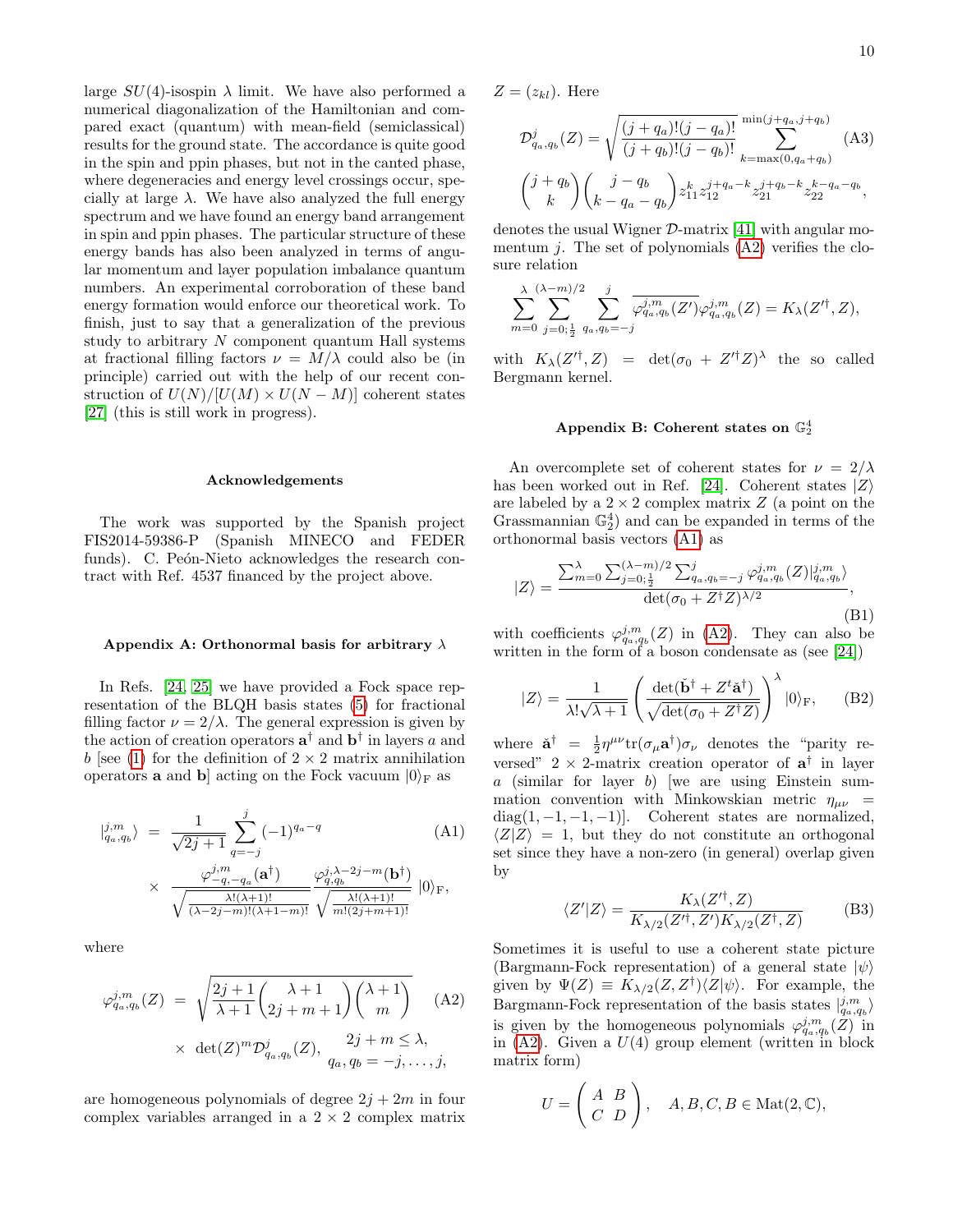a point Z in the Grassmannian  $\mathbb{G}_2^4 = U(4)/U(2)^2$  can be identified with  $Z = BD^{-1}$  in the chart where D is invertible. From the composition law of two group elements  $U'' = U'U$  we get the (Möbius-like) transformation  $Z' = B''D''^{-1} = (A'Z + B')(C'Z + D')^{-1}$  of Z under a group translation  $U'$ . This transformation also defines a representation of the  $U(4)$  infinitesimal generators  $\tau_{\mu\nu}$  on the space of holomorphic functions  $\Psi(Z)$ , given in terms of differential operators  $\mathcal{T}_{\mu\nu}$  in four complex coordinates  $z^{\mu} = \text{tr}(Z\sigma_{\mu})/2, \mu = 0, 1, 2, 3$ . For example, it is easy to see that the differential realization of the imbalance ppin generator  $\tau_{k0}/2$  is given by  $\mathcal{P}_3 = z^{\mu}\partial_{\mu} - \lambda$ , where we use the Einstein summation convention and denote  $\partial_{\mu} = \partial/\partial z^{\mu}$  and  $z_{\nu} = \eta_{\nu\mu}z^{\mu}$ , with  $\eta_{\nu\mu} = \text{diag}(1, -1, -1, -1)$  the Minkowskian metric. In addition, spin  $S_k$  and  $\mathcal{R}_{k3}$  are written in terms of  $\mathcal{M}_{\mu\nu} = z_{\mu}\partial_{\nu} - z_{\nu}\partial_{\mu}$  as  $\mathcal{S}_i = \frac{1}{2}\epsilon^{ikl}\mathcal{M}_{kl}$  and  $\mathcal{R}_{k3} = M_{k0}$ , respectively, where  $\epsilon^{ikl}$  is the totally antisymmetric ten-sor (see [\[24,](#page-11-1) [26\]](#page-11-2) for the remainder  $\mathcal{T}_{\mu\nu}$  operators). With this differential realization, the (cumbersome) computation of expectation values of operators in a coherent state (usually related to order parameters) is reduced to the

- <span id="page-10-0"></span>[1] J.K. Jain, Composite fermions, Cambridge University Press, New York, 2007.
- <span id="page-10-1"></span>[2] Z.F. Ezawa, M. Eliashvili, G. Tsitsishvili, Ground-state structure in  $\nu = 2$  bilayer quantum Hall systems. Phys. Rev. B71 (2005) 125318
- <span id="page-10-3"></span>[3] Z. F. Ezawa, Quantum Hall Effects: Field Theoretical Approach and Related Topics (2nd Edition), World Scientific 2008
- [4] A. H. MacDonald, R. Rajaraman and T. Jungwirth, Broken-symmetry ground states in  $\nu = 2$  bilayer quantum Hall systems, Phys. Rev. B 60, 8817 (1999)
- [5] L. Brey, E. Demler and S. Das Sarma, Electromodulation of the Bilayered  $\nu = 2$  Quantum Hall Phase Diagram, Phys. Rev. Lett. 83 (1999) 168-171
- <span id="page-10-14"></span>[6] J. Schliemann A. H. MacDonald, Bilayer Quantum Hall Systems at Filling Factor  $\nu = 2$ : An Exact Diagonalization Study, Phys. Rev. Lett. 84 (2000) 4437.
- [7] K. Hasebe and Z. F. Ezawa, Grassmannian fields and doubly enhanced Skyrmions in the bilayer quantum Hall system at  $\nu = 2$ , Phys. Rev. B66, 155318 (2002)
- [8] A. Fukuda et al., Magnetotransport study of the canted antiferromagnetic phase in bilayer  $\nu = 2$  quantum Hall state. Phys. Rev. B73 (2006) 165304
- <span id="page-10-2"></span>[9] L. Zheng, R. Radtke, and S. Das Sarma, Spin-Excitation-Instability-Induced Quantum Phase Transitions in Double-Layer Quantum Hall Systems, Phys. Rev. Lett. 78, 2453 (1997).
- <span id="page-10-4"></span>[10] S. Das Sarma, S. Sachdev, and L. Zheng, Double-Layer Quantum Hall Antiferromagnetism at Filling Fraction  $\nu = 2/m$  where m is an Odd Integer, Phys. Rev. Lett. 79, 917 (1997); Canted antiferromagnetic and spin-singlet quantum Hall states in double-layer systems, Phys. Rev. B 58, 4672 (1998).
- [11] Ajit C. Balram, Csaba Toke, A. Wójs and J. K. Jain, Phase diagram of fractional quantum Hall effect of com-

(easy) calculation of derivatives of the Bergmann kernel as:

$$
\langle Z|T_{\mu\nu}|Z\rangle = K_{\lambda}^{-1}(Z,Z^{\dagger})\mathcal{T}_{\mu\nu}K_{\lambda}(Z,Z^{\dagger}).
$$
 (B4)

We have used this simple formula to compute the expectation values [\(21\)](#page-4-4).

To finish this appendix, let us introduce a parametrization of Z in terms of eight angles  $\theta_{a,b}, \vartheta_{\pm} \in [0, \pi)$  and  $\phi_{a,b}, \beta_{\pm} \in [0, 2\pi)$ , given by the following decomposition

<span id="page-10-13"></span>
$$
Z = V_a \begin{pmatrix} \xi_+ & 0\\ 0 & \xi_- \end{pmatrix} V_b^{\dagger}, \ \xi_{\pm} = \tan \frac{\vartheta_{\pm}}{2} e^{i\beta_{\pm}},
$$

$$
V_{\ell} = \begin{pmatrix} \cos \frac{\theta_{\ell}}{2} & -\sin \frac{\theta_{\ell}}{2} e^{i\phi_{\ell}}\\ \sin \frac{\theta_{\ell}}{2} e^{-i\phi_{\ell}} & \cos \frac{\theta_{\ell}}{2} \end{pmatrix}, \ \ell = a, b, \qquad (B5)
$$

where  $V_{a,b}$  represent rotations in layers  $\ell = a, b$  (note their "conjugated" character). This parametrization of Z has been useful to minimize the energy surface  $\langle Z|H_{\lambda}|Z\rangle$ for the Hamiltonian [\(20\)](#page-3-3).

posite fermions in multicomponent systems, Phys. Rev. B 91, 045109 (2015)

- [12] M. O. Goerbig and N. Regnault, Analysis of a SU(4) generalization of Halperin's wave function as an approach towards a SU(4) fractional quantum Hall effect in graphene sheets, Phys. Rev. B 75, 241405(R) (2007)
- [13] K. Yang, S. Das Sarma and A.H. MacDonald, Collective modes and skyrmion excitations in graphene SU(4) quantum Hall ferromagnets, Phys. Rev. B 74, 075423 (2006)
- <span id="page-10-5"></span>[14] C.R. Dean et al., Multicomponent fractional quantum Hall effect in graphene, Nature Physics 7 (2011) 693-696
- <span id="page-10-6"></span>[15] I. A. McDonald and F. D. M. Haldane, Topological phase transition in the  $\nu = 2/3$  quantum Hall effect, Phys. Rev. B 53, 15845 (1996).
- <span id="page-10-7"></span>[16] Y. Zheng , A. Sawada, Z. F. Ezawa, Theoretical approach to ground states of the  $\nu = 2/3$  bilayer fractional quantum Hall systems, Solid State Communications 155 (2013) 82-87
- <span id="page-10-8"></span>[17] N. Kumada et al., Phase Diagram of Interacting Composite Fermions in the Bilayer  $\nu = 2/3$  Quantum Hall Effect, Phys. Rev. Lett. 89 (2002) 116802
- <span id="page-10-15"></span>[18] N. Kumada et al., Phase diagrams of  $\nu = 2$  and  $\nu = 2/3$ quantum Hall states in bilayer systems, Phys. Rev. B69 (2004) 155319
- <span id="page-10-9"></span>[19] Y.D. Zheng et al., Excitation properties of  $\nu = 2/3$  bilayer quantum Hall phases investigated by magnetotransport methods, Phys. Rev. B 83 (2011) 235330.
- <span id="page-10-10"></span>[20] R.B. Laughlin, Anomalous Quantum Hall Effect: An Incompressible Quantum Fluid with Fractionally Charged Excitations, Phys. Rev. Lett. 50 (1983) 1395-1398
- <span id="page-10-11"></span>[21] B.I. Halperin, Statistics of quasiparticles and the hierarchy of fractional quantized hall states, Phys. Rev. Lett. 52 (1984) 1583-1586.
- <span id="page-10-12"></span>[22] F.D.M. Haldane, Fractional Quantization of the Hall